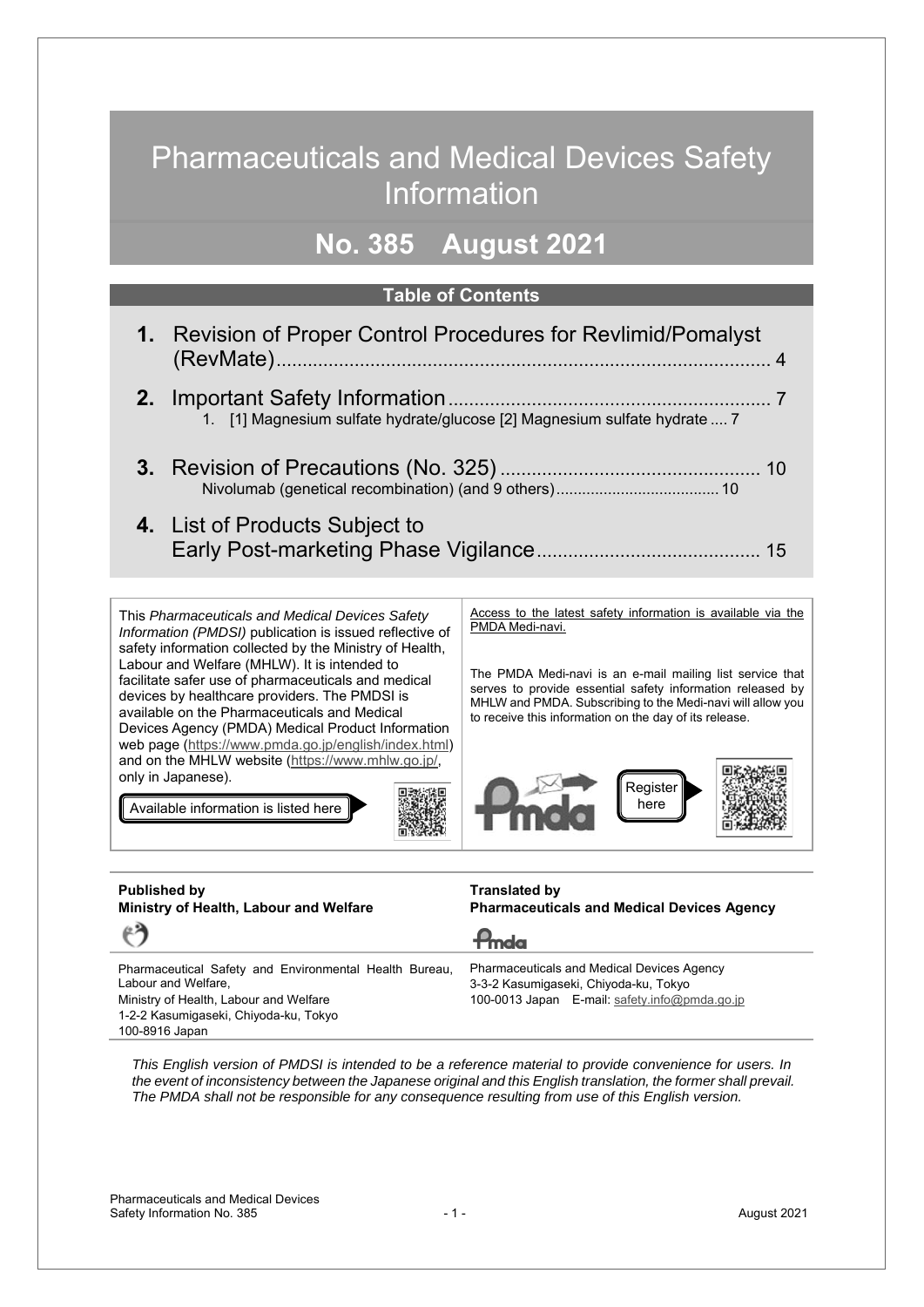### **Pharmaceuticals and Medical Devices Safety Information**

#### **No. 385 August 2021**

**Ministry of Health, Labour and Welfare & Pharmaceutical Safety and Environmental Health Bureau, Labour and Welfare, Japan**

|                |                                                                                                     |                     | <b>Outline of Information</b>                                                                                                                                                                                                                                                                                                                                                                                                                                                                                                                                                                                   |                |
|----------------|-----------------------------------------------------------------------------------------------------|---------------------|-----------------------------------------------------------------------------------------------------------------------------------------------------------------------------------------------------------------------------------------------------------------------------------------------------------------------------------------------------------------------------------------------------------------------------------------------------------------------------------------------------------------------------------------------------------------------------------------------------------------|----------------|
| No.            | <b>Subject</b>                                                                                      | <b>Measures</b>     | <b>Outline of Information</b>                                                                                                                                                                                                                                                                                                                                                                                                                                                                                                                                                                                   | Page           |
| $\mathbf{1}$   | <b>Revision of Proper</b><br><b>Control Procedures for</b><br><b>Revlimid/Pomalyst</b><br>(RevMate) |                     | Lenalidomide (branded name:<br>Revlimid Capsules) and pomalidomide<br>(branded name: Pomalyst Capsules)<br>are drugs for the treatment of multiple<br>myeloma, etc. Because they have a<br>similar chemical structure to<br>thalidomide and teratogenicity like<br>thalidomide, implementation of strict<br>control procedures (Proper Control<br>Procedures for Revlimid/Pomalyst<br>(RevMate)) is mandated in order to<br>prevent foetal exposure to these<br>drugs.<br>RevMate was revised on July 1, 2021.<br>This section will introduce the details<br>of the revision and other relevant<br>information. | $\overline{4}$ |
| $\overline{2}$ | <b>Important Safety</b><br>Information                                                              | P<br>$\overline{C}$ | [1] Magnesium sulfate hydrate/glucose<br>[2] Magnesium sulfate hydrate:<br>Regarding the revision of the<br>Precautions of package inserts of drugs<br>in accordance with the notification dated<br>July 20, 2021, the contents of important<br>revisions and a case summary that<br>served as the basis for these revisions<br>will be presented in this section.                                                                                                                                                                                                                                              | $\overline{7}$ |
| 3              | <b>Revision of</b><br><b>Precautions</b><br>(No.325)                                                | $\overline{P}$      | Nivolumab (genetical recombination)<br>(and 9 others)                                                                                                                                                                                                                                                                                                                                                                                                                                                                                                                                                           | 10             |
| $\overline{4}$ | <b>List of Products</b><br><b>Subject to Early Post-</b><br>marketing Phase<br><b>Vigilance</b>     |                     | List of products subject to Early Post-<br>marketing Phase Vigilance as of June,<br>30, 2021.                                                                                                                                                                                                                                                                                                                                                                                                                                                                                                                   | 15             |

### **[ Outline of Information ]**

*E:* Distribution of Dear Healthcare Professional Letters of Emergency Communications, *R:* Distribution of Dear Healthcare Professional Letters of Rapid Communications, *P*: Revision of Precautions, *C*: Case Reports

### **Reporting of safety information such as adverse reactions to the Minister of**

**Health, Labour and Welfare is a duty of medical and pharmaceutical providers.** If medical and pharmaceutical providers such as physicians, dentists, and pharmacists detect adverse reactions, infections associated with drugs or medical devices, or medical device adverse events, it is mandatory for such providers to report them to the Minister of Health, Labour and Welfare directly or through the marketing authorization holder. As medical and pharmaceutical providers, drugstore and pharmacy personnel are also required to report safety issues related to drugs and medical devices.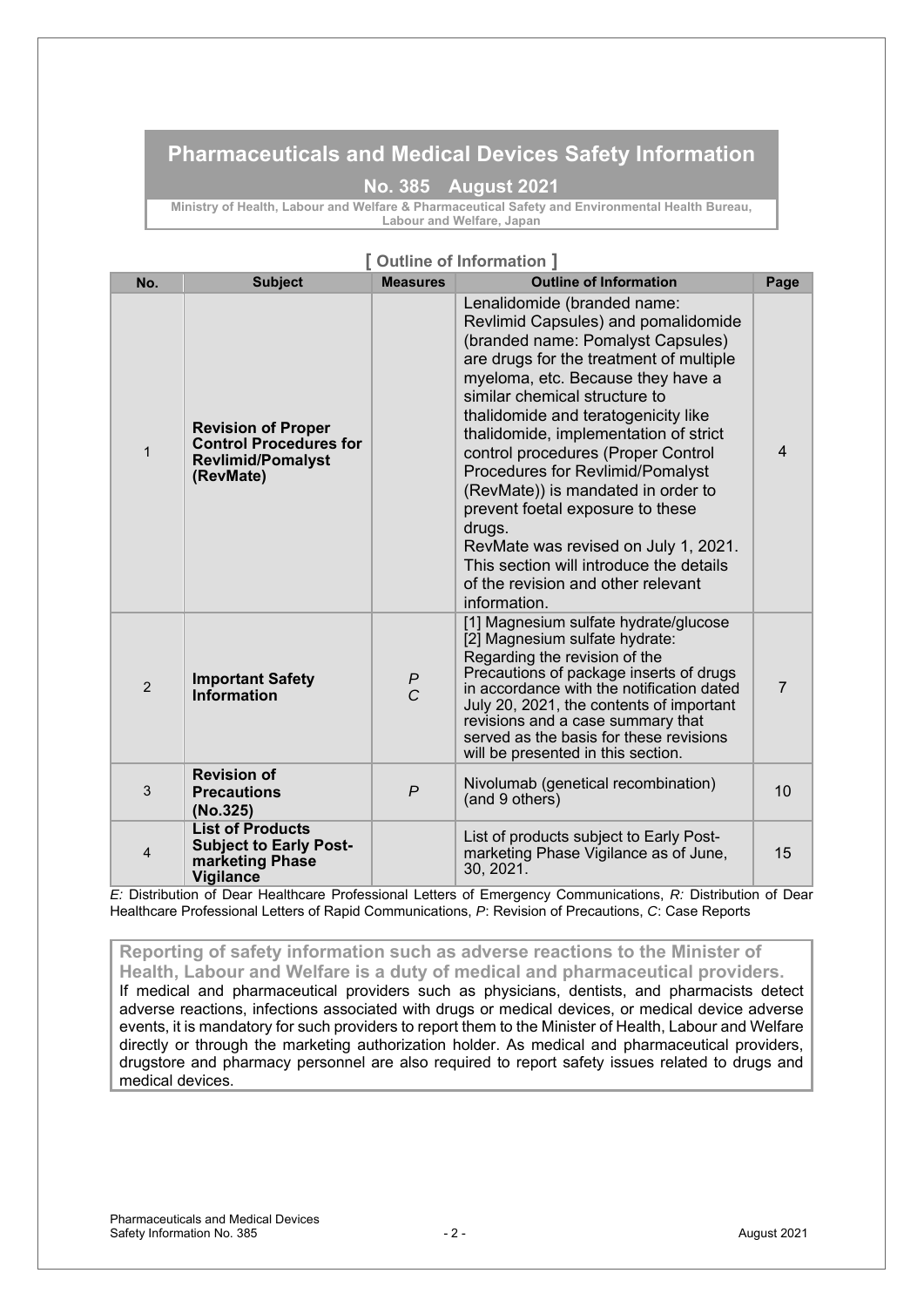### **Abbreviations**

| <b>ADR</b>  | Adverse drug reaction                             |
|-------------|---------------------------------------------------|
| <b>ALP</b>  | Alkaline phosphatase                              |
| <b>CT</b>   | Computed tomography                               |
| <b>EPPV</b> | Early Post-marketing Phase Vigilance              |
| <b>MAH</b>  | Marketing authorization holder                    |
| <b>MHLW</b> | Ministry of Health, Labour and Welfare            |
| <b>MR</b>   | Medical representative                            |
| <b>MRI</b>  | Magnetic resonance imaging                        |
| <b>PMDA</b> | <b>Pharmaceuticals and Medical Devices Agency</b> |
| <b>PTH</b>  | Parathyroid hormone                               |
| VitD        | Vitamin D                                         |
| X-p         | X-ray photograph                                  |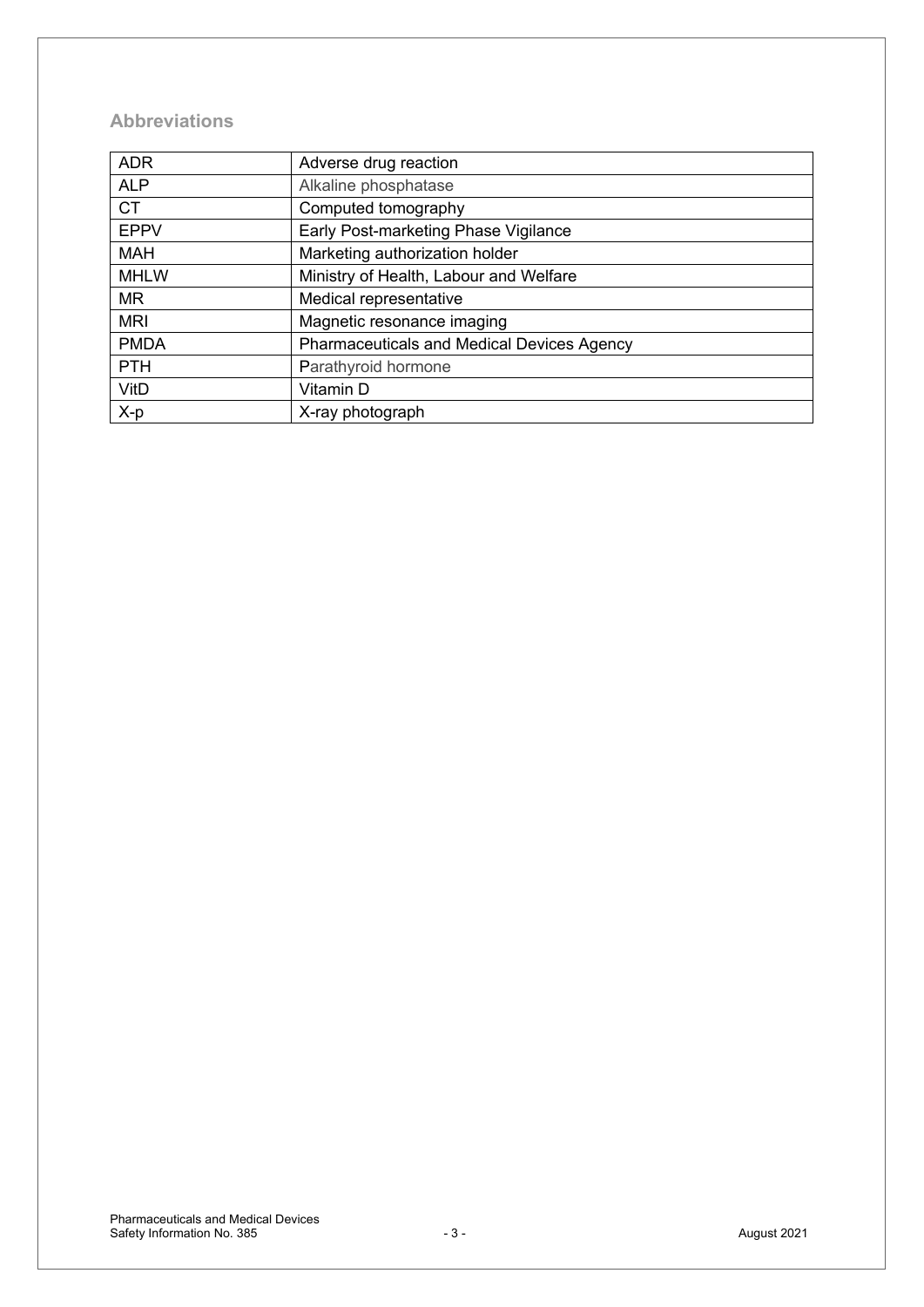## **1**

# <span id="page-3-0"></span>**Revision of Proper Control Procedures for Revlimid/Pomalyst (RevMate)**

#### **1. Introduction**

Lenalidomide (branded name: Revlimid Capsules) and pomalidomide (branded name: Pomalyst Capsules) are drugs for the treatment of multiple myeloma, etc. Because they have a similar chemical structure to thalidomide and teratogenicity, implementation of strict control procedures (Proper Control Procedures for Revlimid/Pomalyst (RevMate)) is mandated in order to prevent foetal exposure to these drugs.

For the prescription and dispensing of lenalidomide and pomalidomide based on RevMate, prescribing physicians, responsible pharmacists, and patients all need to be well informed of and understand the control procedures before they are registered in the RevMate center. When these drugs are prescribed or dispensed, prescribing physicians and pharmacists should check with patients for their medication adherence based on the adherence check sheet and patients should complete and submit their periodic check sheet at the instructed frequencies. Please refer to the summary diagram below for the details.

RevMate was revised on July 1, 2021. This section will introduce the details of the revision and other relevant information.

### **2. Key components of revision**

(1) Establishment of RevMate Representative as a role that is separate from promotional activities. It was decided to newly establish RevMate Representatives for the task of confirming the implementation status of RevMate, which had been carried out by medical representatives (MRs) of the MAH. Since the task involves handling patient information, the decision was made to clearly distinguish the task from promotion activities by removing it from the duties of MRs. RevMate Representative is a role dedicated to confirming the implementation status of RevMate and other relevant tasks. They handle patient information registered in RevMate independent of promotion activities.

The table shows the duties of RevMate Representatives and MRs in the revised RevMate. MRs will continue their proper use promotion activities as well as collection of adverse reactions data under RMP. Registration of prescribing physicians and responsible pharmacists, and training and education for them will be mainly carried out by RevMate Representatives, while responses to any deviations from the procedures encountered and monitoring of facilities will be solely the responsibility of RevMate Representatives with no involvement of MRs. Please note that RevMate Representatives and MRs will visit healthcare institutions in accordance with their respective roles.

(2) Change of corporate name associated with integration of marketing authorization holder

Celgene K.K., the MAH of Revlimid Capsules and Pomalyst Capsules was integrated into Bristle-Myers Squibb K.K. on July 1, 2021 following the acquisition of Celgene Corporation by Bristol-Myers Squibb Company, both in the US. In line with the integration, the patient consent form was revised. Please use the consent form with the new corporate name for patients for whom consent should be newly obtained to initiate treatment or for changes of categories or drugs. Consent obtained in the past is nonetheless valid. It need not be obtained again. For the change in the corporation that handles their information, please inform the patients with the patient leaflet prepared by the corporation.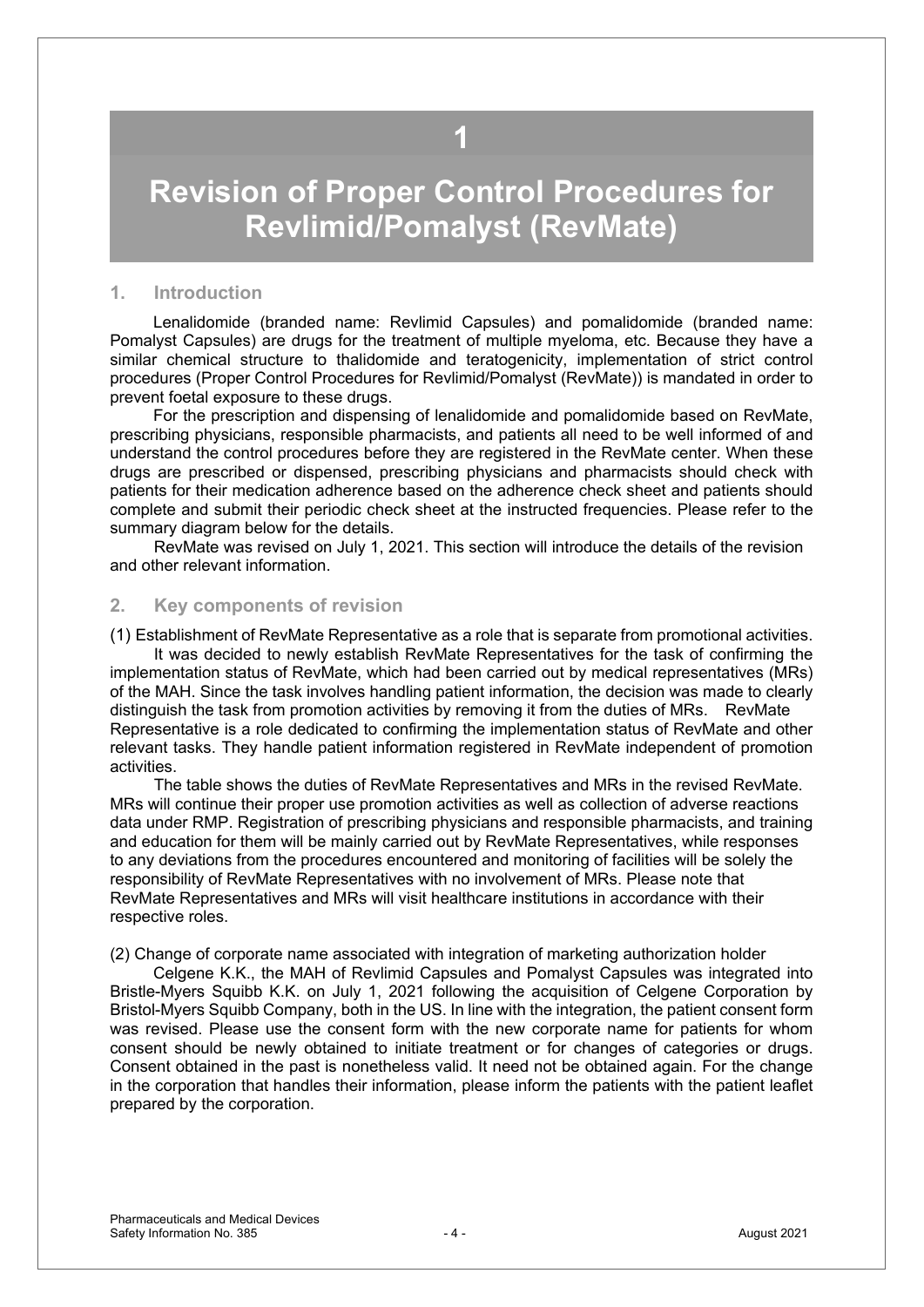### **3. In conclusion**

Healthcare professionals are requested to understand the gist of this revision and implement safety management according to the RevMate. Their continued cooperation would be much appreciated.

### **[References]**

- · RevMate Ver 6.2 https://www.revmate-japan.jp/ver6/professional/pdf/RevMate\_Management\_v6.2.pdf (only in Japanese) • RevMate Ver 6.2 Key Components of Revision
- https://www.revmate[japan.jp/upload/RevMate%E6%94%B9%E8%A8%82%E3%81%AE%E3%83%9D%E3%82%A](https://www.revmate-japan.jp/upload/RevMate%E6%94%B9%E8%A8%82%E3%81%AE%E3%83%9D%E3%82%A4%E3%83%B3%E3%83%88_Ver.6.2.pdf) 4%E3%83%B3%E3%83%88\_Ver.6.2.pdf (only in Japanese)

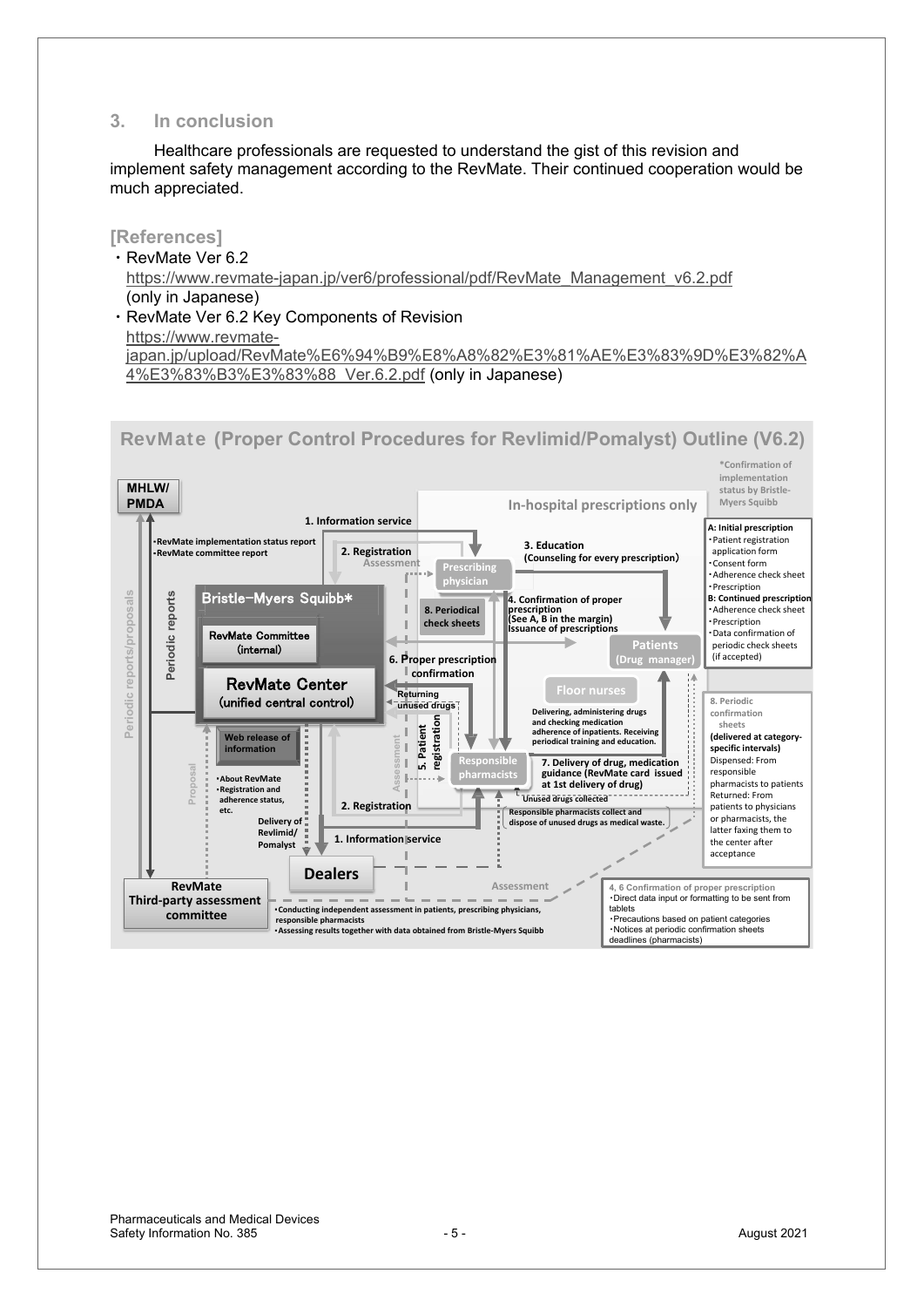# RevMate Representatives Post-launch activities

| <b>Preparation for RevMate registration</b>           | <b>MR</b> | Field<br>Nurse |
|-------------------------------------------------------|-----------|----------------|
| 1. Healthcare staff registration                      |           |                |
| 2. Facility arrangement at healthcare<br>institutions |           |                |
| 3. Ensuring cooperation in post-marketing<br>survey   |           |                |
| 4. Confirmation of distributors' bookkeeping          |           |                |

| Activities at RevMate-registered facilities            | <b>MR</b>      | Field<br><b>Nurse</b> |
|--------------------------------------------------------|----------------|-----------------------|
| 1. Addition/change of healthcare staff<br>registration |                |                       |
| 2. Continuing healthcare staff training                | $\sqrt{(HCP)}$ | $\sqrt{}$ (Nurse)     |
| 3. Responses in equipment failure                      |                |                       |
| 4. Material replenishment                              |                |                       |
| 5. Provision of RevMate registration data              |                |                       |
| 6. Monitoring or audit                                 |                |                       |
| 7. Precautions regarding unused drug<br>collection     |                |                       |
| 8. Proper use promotion activities by MRs              |                |                       |

#### Current **2000 2000 2000 2008 2008 2008 2008 2008 2008 2008 2008 2009 2008 2009 2009 2009 2009 2009 2009 2009 2009 2009 2009 2009 2009 2009 2009 2009 2009 2009 20**

| <b>Preparation for RevMate registration</b>           | <b>MR</b> | <b>RevMate</b><br>Rep. |
|-------------------------------------------------------|-----------|------------------------|
| 1. Healthcare staff registration                      |           |                        |
| 2. Facility arrangement at healthcare<br>institutions |           |                        |
| 3. Ensuring cooperation in post-marketing<br>survey   |           |                        |
| 4. Confirmation of distributors' bookkeeping          |           |                        |

| <b>Activities at RevMate-registered facilities</b>       | <b>MR</b> | <b>RevMate</b><br>Rep. |
|----------------------------------------------------------|-----------|------------------------|
| 1. Addition/change of healthcare staff<br>registration   |           |                        |
| 2. Continuing healthcare staff training                  |           |                        |
| 3. Responses in equipment failure                        | N/A       |                        |
| 4. Material replenishment                                |           |                        |
| 5. Provision of RevMate registration data                | N/A       |                        |
| 6. Monitoring or audit                                   | N/A       |                        |
| 7. Precautions regarding unused drug<br>collection       | N/A       |                        |
| 8. Proper use promotion activities based on<br>RMP, etc. | √         |                        |

 $N/A$  ··· No personal data related duties by MRs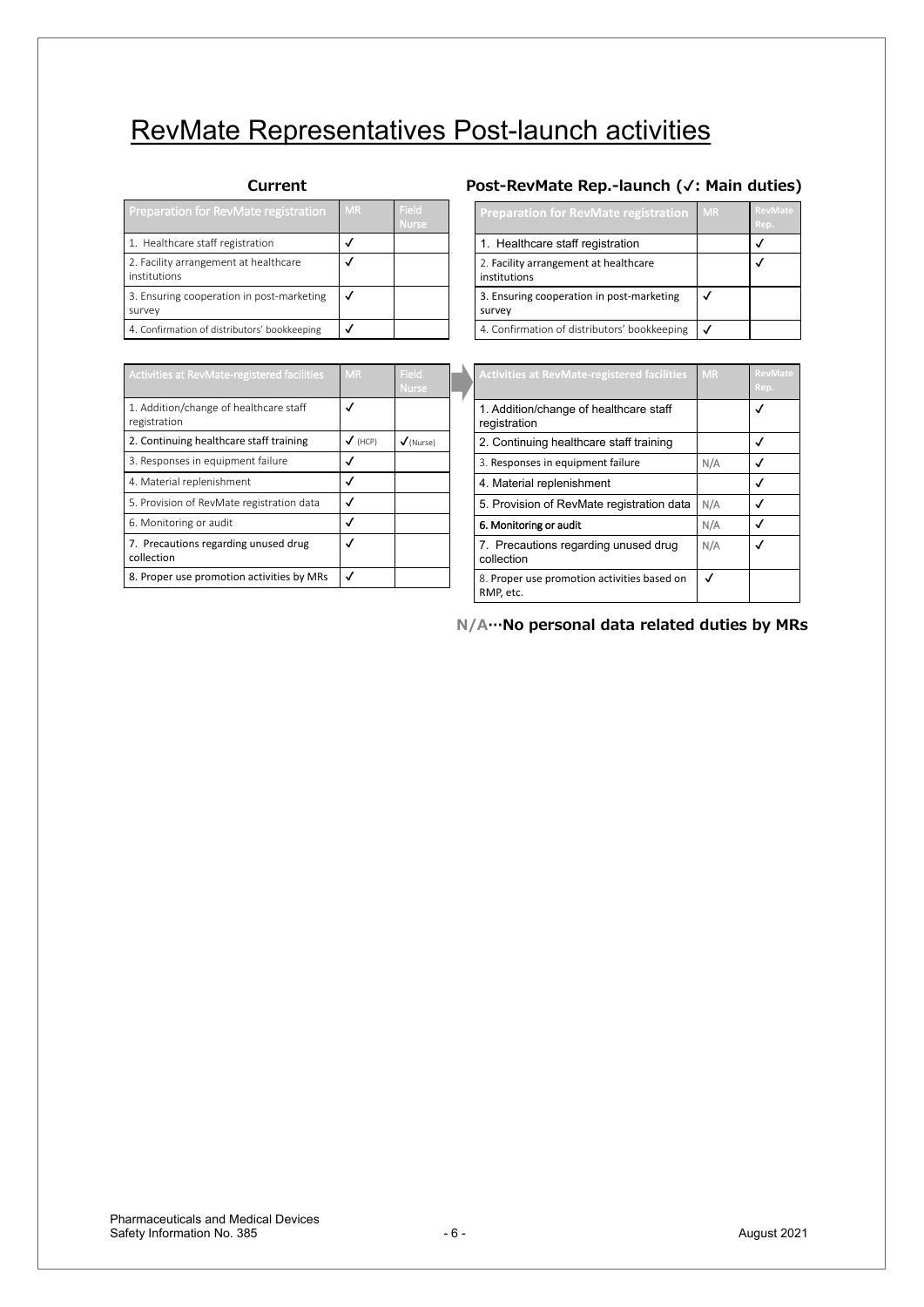## **2**

# **Important Safety Information**

<span id="page-6-0"></span>Regarding the revision of the Precautions of package inserts of drugs in accordance with the Notification dated July 20, 2021, this section will present the details of important revisions as well as the case summaries serving as the basis for these revisions.

### 1 **[1] Magnesium sulfate hydrate/glucose [2] Magnesium sulfate hydrate**

| <b>Branded name</b><br>(name of company) | [1] Magsent Injection 100 mL, Magsent Injection Syringe 40 mL,<br>Magnesol for Intravenous Injection 20 mL (Aska Pharmaceutical<br>Co., Ltd.)<br>[2] Magnesium Sulfate Hydrate "NikP" (Nichi-Iko Pharmaceutical<br>Co., Ltd.)                                                                                                                |
|------------------------------------------|----------------------------------------------------------------------------------------------------------------------------------------------------------------------------------------------------------------------------------------------------------------------------------------------------------------------------------------------|
| <b>Therapeutic category</b>              | [1] Antispasmodics, [2] Purgatives and clysters                                                                                                                                                                                                                                                                                              |
| <b>Indications</b>                       | [1] Inhibition of uterine contractions in threatened premature labour,<br>prophylaxis and treatment of eclampsia in severe hypertensive<br>disorders of pregnancy<br>[2] Constipation (oral dosage form), cholelithiasis (infusion via<br>duodenal tube), hypomagnesaemia (injection), eclampsia (injection),<br>tachyarrhythmia (injection) |

#### **PRECAUTIONS (revised language is underlined)**

| [Under old instructions]     |                                                                       |
|------------------------------|-----------------------------------------------------------------------|
| Use during Pregnancy,        | With prolonged administration of this drug during pregnancy, rickets- |
| <b>Delivery or Lactation</b> | like bone lesion may be identified in neonates at birth.              |
| (newly added)                | The shortest duration of administration with magnesium sulfate        |
|                              | hydrate/glucose (injections) to the mother was 18 days as confirmed   |
|                              | among the cases reported after the product launch in Japan.)          |
| Use during Pregnancy,        | When administering this drug for eclampsia, caution should be         |
| <b>Delivery or Lactation</b> | exercised for the following:                                          |
|                              | . With administration of this drug during pregnancy, hypokinesia in   |
|                              | foetuses as well as heart failure, hyperkalaemia, or hypocalcaemia in |
|                              | neonates may occur.                                                   |
|                              | . With prolonged administration of this drug during pregnancy.        |
|                              | rickets-like bone lesion may be identified in neonates at birth.      |
|                              | (The shortest duration of administration with magnesium sulfate       |
|                              | hydrate/glucose (injections) to the mother was 18 days as confirmed   |
|                              | among the cases reported after the product launch in Japan.)          |
| [Under new instructions]     |                                                                       |
| <b>9. PRECAUTIONS</b>        | With administration of this drug during pregnancy, hypokinesia in     |
| <b>CONCERNING PATIETS</b>    | foetuses as well as heart failure, hyperkalaemia, or hypocalcaemia in |
| <b>WITH SPECIFIC</b>         | neonates may occur.                                                   |
| <b>BACKGROUNDS</b>           |                                                                       |
| 9.5 Pregnant Women           |                                                                       |
|                              |                                                                       |
| (newly added)                | With prolonged administration of this drug during pregnancy, rickets- |
|                              | like bone lesion may be identified in neonates at birth.              |
|                              | The shortest duration of administration with magnesium sulfate        |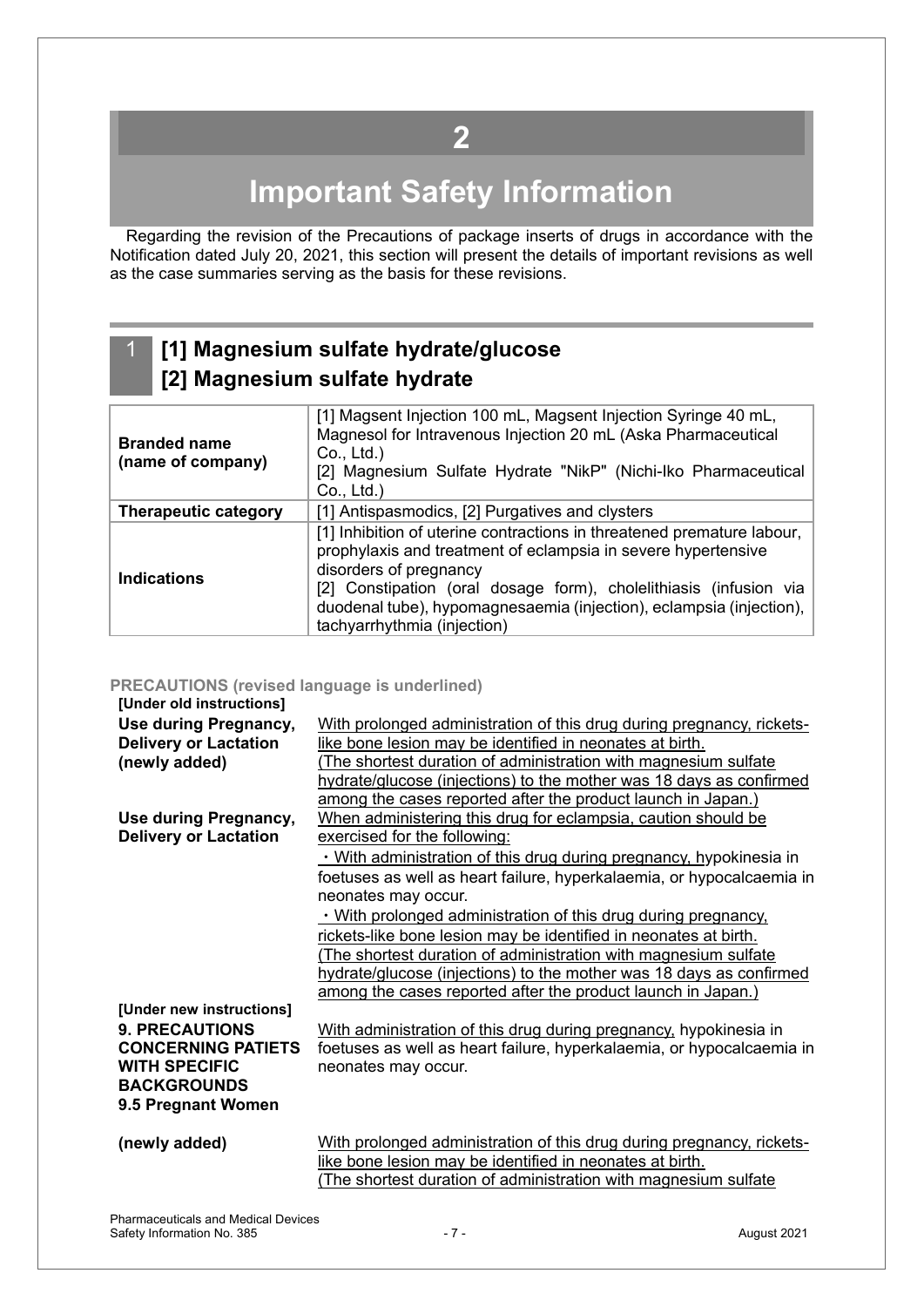hydrate/glucose (injections) to the mother was 18 days as confirmed among the cases reported after the product launch in Japan.)

**Reference information** Number of cases (for which a causal relationship between the drug and event is reasonably possible) reported during the previous approximately 3-year period (April 2018 to March 2021)

Cases involving rickets:

[1] 1 (No patient mortalities)

 $\overline{[2]}$  0

Number of patients using the drug as estimated by the MAH during the previous 1-year period:

[1] Magsent Injection 100 mL: Approximately 77 000, Magsent Injection Syringe 40 mL: Approximately 600, Magnesol for Intravenous Injection 20 mL: Approximately 2 300

[2] Approximately 132 600

Japanese market launch: [1] Magsent Injection 100 mL: June 2006, Magsent Injection Syringe 40 mL: November 2011, Magnesol for Intravenous Injection 20 mL: January 1946

[2] January 2006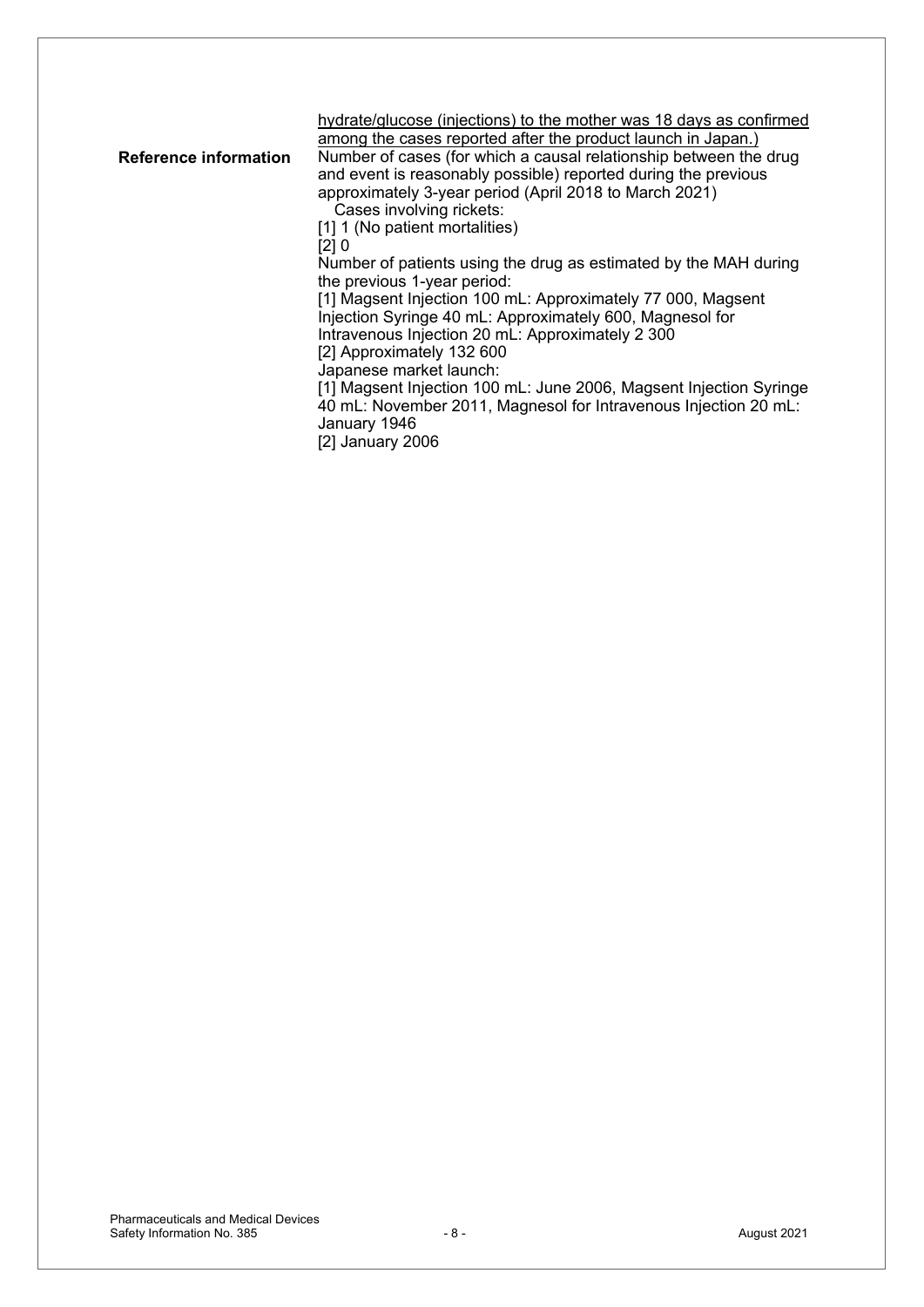|              | <b>Case Summary</b>     |                       | Patient              |                | Daily dose/                                                                                       |                                                                              |          |                                                                                                                                                                                                                                                                       | Adverse reaction                                                                                                                                    |                                                                                                                                                                                                                                                                                                                                                                                                                                                                                                                                                                                                                                                                                                                                                                                                                                                                              |                                                              |
|--------------|-------------------------|-----------------------|----------------------|----------------|---------------------------------------------------------------------------------------------------|------------------------------------------------------------------------------|----------|-----------------------------------------------------------------------------------------------------------------------------------------------------------------------------------------------------------------------------------------------------------------------|-----------------------------------------------------------------------------------------------------------------------------------------------------|------------------------------------------------------------------------------------------------------------------------------------------------------------------------------------------------------------------------------------------------------------------------------------------------------------------------------------------------------------------------------------------------------------------------------------------------------------------------------------------------------------------------------------------------------------------------------------------------------------------------------------------------------------------------------------------------------------------------------------------------------------------------------------------------------------------------------------------------------------------------------|--------------------------------------------------------------|
| No.          | Sex/<br>Reason for use  |                       |                      | administration |                                                                                                   |                                                                              |          | Clinical course and treatment                                                                                                                                                                                                                                         |                                                                                                                                                     |                                                                                                                                                                                                                                                                                                                                                                                                                                                                                                                                                                                                                                                                                                                                                                                                                                                                              |                                                              |
|              |                         | (complication)<br>age |                      | duration       |                                                                                                   |                                                                              |          |                                                                                                                                                                                                                                                                       |                                                                                                                                                     |                                                                                                                                                                                                                                                                                                                                                                                                                                                                                                                                                                                                                                                                                                                                                                                                                                                                              |                                                              |
| $\mathbf{1}$ | Female                  |                       | Threatened premature |                | 19.2 g<br>3 days                                                                                  |                                                                              |          |                                                                                                                                                                                                                                                                       | Craniotabes, rickets, hypermagnesaemia                                                                                                              |                                                                                                                                                                                                                                                                                                                                                                                                                                                                                                                                                                                                                                                                                                                                                                                                                                                                              |                                                              |
|              | 0<br>year labour<br>old | (None)                |                      |                | 16.8-28.8 g<br>2 days<br>21.6 g<br>14 days<br>J<br>19.2-24.0 g<br>9 days<br>19.2-28.8 g<br>9 days |                                                                              | Day 1 of | 62 days before<br>administration<br>administration<br>Day 37 of<br>Administration<br>(Day of final<br>administration)<br>2 days after<br>termination<br>(Day of birth)<br>6 days after<br>termination<br>14 days after<br>termination<br>15 days after<br>termination | labour.<br>had gastralgia and vomited.<br>hydrate was initiated.<br>Administration<br>hydrate was terminated.<br>birth,<br>µg/kg/day was initiated. | At 25 weeks and 1 day pregnant, the<br>patient's mother had abdominal pain since<br>early morning and was admitted to the<br>hospital due to threatened premature<br>Ritodrine<br>piperacillin sodium were administered.<br>During hospitalization, the patient's mother<br>The patient's mother had uterine tension.<br>Administration of magnesium<br>of magnesium<br>The patient was delivered via cesarean<br>section. Body weight: 1 896 g The patient<br>had extensive craniotabes in the skull at<br>developing<br>hypermagnesaemia concurrently.<br>Systemic X-ray photograph (x-p): There was<br>cupping in the lower end of humerus,<br>bilateral radius, distal end of ulna.<br>Provisional calcification layers were unclear.<br>Head CT: The bone cortex was thin, and the<br>intensity of its whiteness was faint.<br>Oral administration of alfacalcidol 0.05 | hydrochloride<br>and<br>sulfate<br>sulfate<br>rickets<br>and |
|              |                         |                       |                      |                |                                                                                                   |                                                                              |          | 33 days after<br>termination                                                                                                                                                                                                                                          |                                                                                                                                                     | Upper limb x-p: The cupping in the epiphysis<br>disappeared. Rickets was resolved.                                                                                                                                                                                                                                                                                                                                                                                                                                                                                                                                                                                                                                                                                                                                                                                           |                                                              |
|              |                         |                       |                      |                | 54 days after<br>termination                                                                      | Head MRI: Craniotabes persisted.                                             |          |                                                                                                                                                                                                                                                                       |                                                                                                                                                     |                                                                                                                                                                                                                                                                                                                                                                                                                                                                                                                                                                                                                                                                                                                                                                                                                                                                              |                                                              |
|              |                         |                       |                      |                |                                                                                                   | 112 days after<br>Sagittal suture was sclerotic on palpation.<br>termination |          |                                                                                                                                                                                                                                                                       |                                                                                                                                                     |                                                                                                                                                                                                                                                                                                                                                                                                                                                                                                                                                                                                                                                                                                                                                                                                                                                                              |                                                              |
|              |                         |                       |                      |                |                                                                                                   |                                                                              |          | 168 days after<br>termination                                                                                                                                                                                                                                         | No sagittal suture separation was noted on<br>palpation. Large fontanelle was 1 cm x 1 cm.<br>Craniotabes was resolved.                             |                                                                                                                                                                                                                                                                                                                                                                                                                                                                                                                                                                                                                                                                                                                                                                                                                                                                              |                                                              |
|              | Laboratory test value   |                       |                      |                |                                                                                                   |                                                                              |          |                                                                                                                                                                                                                                                                       |                                                                                                                                                     |                                                                                                                                                                                                                                                                                                                                                                                                                                                                                                                                                                                                                                                                                                                                                                                                                                                                              |                                                              |
|              |                         |                       | 2 days               | 5 days         |                                                                                                   | 6 days                                                                       |          | 11 days                                                                                                                                                                                                                                                               | 17 days                                                                                                                                             | 25 days                                                                                                                                                                                                                                                                                                                                                                                                                                                                                                                                                                                                                                                                                                                                                                                                                                                                      | 33 days                                                      |
|              |                         |                       | after                | after          |                                                                                                   | after                                                                        |          | after                                                                                                                                                                                                                                                                 | after                                                                                                                                               | after                                                                                                                                                                                                                                                                                                                                                                                                                                                                                                                                                                                                                                                                                                                                                                                                                                                                        | after                                                        |
|              |                         |                       | termination          |                | termination                                                                                       | termination                                                                  |          | termination                                                                                                                                                                                                                                                           | termination                                                                                                                                         | termination                                                                                                                                                                                                                                                                                                                                                                                                                                                                                                                                                                                                                                                                                                                                                                                                                                                                  | termination                                                  |
|              | Serum Mg<br>(mg/dl)     |                       | 3.8                  |                | 3.8                                                                                               |                                                                              |          |                                                                                                                                                                                                                                                                       |                                                                                                                                                     |                                                                                                                                                                                                                                                                                                                                                                                                                                                                                                                                                                                                                                                                                                                                                                                                                                                                              |                                                              |
|              | Serum Ca                |                       | 8.3                  | 8.4            |                                                                                                   |                                                                              |          | 10.1                                                                                                                                                                                                                                                                  | 10.1                                                                                                                                                | 10.2                                                                                                                                                                                                                                                                                                                                                                                                                                                                                                                                                                                                                                                                                                                                                                                                                                                                         | 10.2                                                         |
|              | (mg/dl)                 |                       |                      |                |                                                                                                   |                                                                              |          |                                                                                                                                                                                                                                                                       |                                                                                                                                                     |                                                                                                                                                                                                                                                                                                                                                                                                                                                                                                                                                                                                                                                                                                                                                                                                                                                                              |                                                              |
|              | 25(OH)VitD              |                       | $\blacksquare$       |                | $\overline{\phantom{a}}$                                                                          | 8                                                                            |          | -                                                                                                                                                                                                                                                                     | -                                                                                                                                                   |                                                                                                                                                                                                                                                                                                                                                                                                                                                                                                                                                                                                                                                                                                                                                                                                                                                                              | $\overline{\phantom{a}}$                                     |
|              | (ng/dl)                 |                       |                      |                |                                                                                                   |                                                                              |          |                                                                                                                                                                                                                                                                       |                                                                                                                                                     |                                                                                                                                                                                                                                                                                                                                                                                                                                                                                                                                                                                                                                                                                                                                                                                                                                                                              |                                                              |
|              | intact PTH              |                       |                      |                | $\overline{\phantom{a}}$                                                                          | 245                                                                          |          | $\overline{a}$                                                                                                                                                                                                                                                        |                                                                                                                                                     | $\overline{\phantom{a}}$                                                                                                                                                                                                                                                                                                                                                                                                                                                                                                                                                                                                                                                                                                                                                                                                                                                     |                                                              |
|              | (pg/ml)                 |                       |                      |                |                                                                                                   |                                                                              |          |                                                                                                                                                                                                                                                                       |                                                                                                                                                     |                                                                                                                                                                                                                                                                                                                                                                                                                                                                                                                                                                                                                                                                                                                                                                                                                                                                              |                                                              |
|              | ALP (IU/L)              |                       | 1 900                |                | 1884                                                                                              |                                                                              |          | 2818                                                                                                                                                                                                                                                                  | 1978                                                                                                                                                | 1412                                                                                                                                                                                                                                                                                                                                                                                                                                                                                                                                                                                                                                                                                                                                                                                                                                                                         | 1666                                                         |
|              |                         |                       |                      |                |                                                                                                   |                                                                              |          |                                                                                                                                                                                                                                                                       |                                                                                                                                                     |                                                                                                                                                                                                                                                                                                                                                                                                                                                                                                                                                                                                                                                                                                                                                                                                                                                                              |                                                              |
|              |                         |                       |                      |                |                                                                                                   |                                                                              |          |                                                                                                                                                                                                                                                                       | Concomitant drugs: Ritodrine Hydrochloride, piperacillin sodium, thiamine disulfide phosphate/B6/B12, ascorbic                                      |                                                                                                                                                                                                                                                                                                                                                                                                                                                                                                                                                                                                                                                                                                                                                                                                                                                                              |                                                              |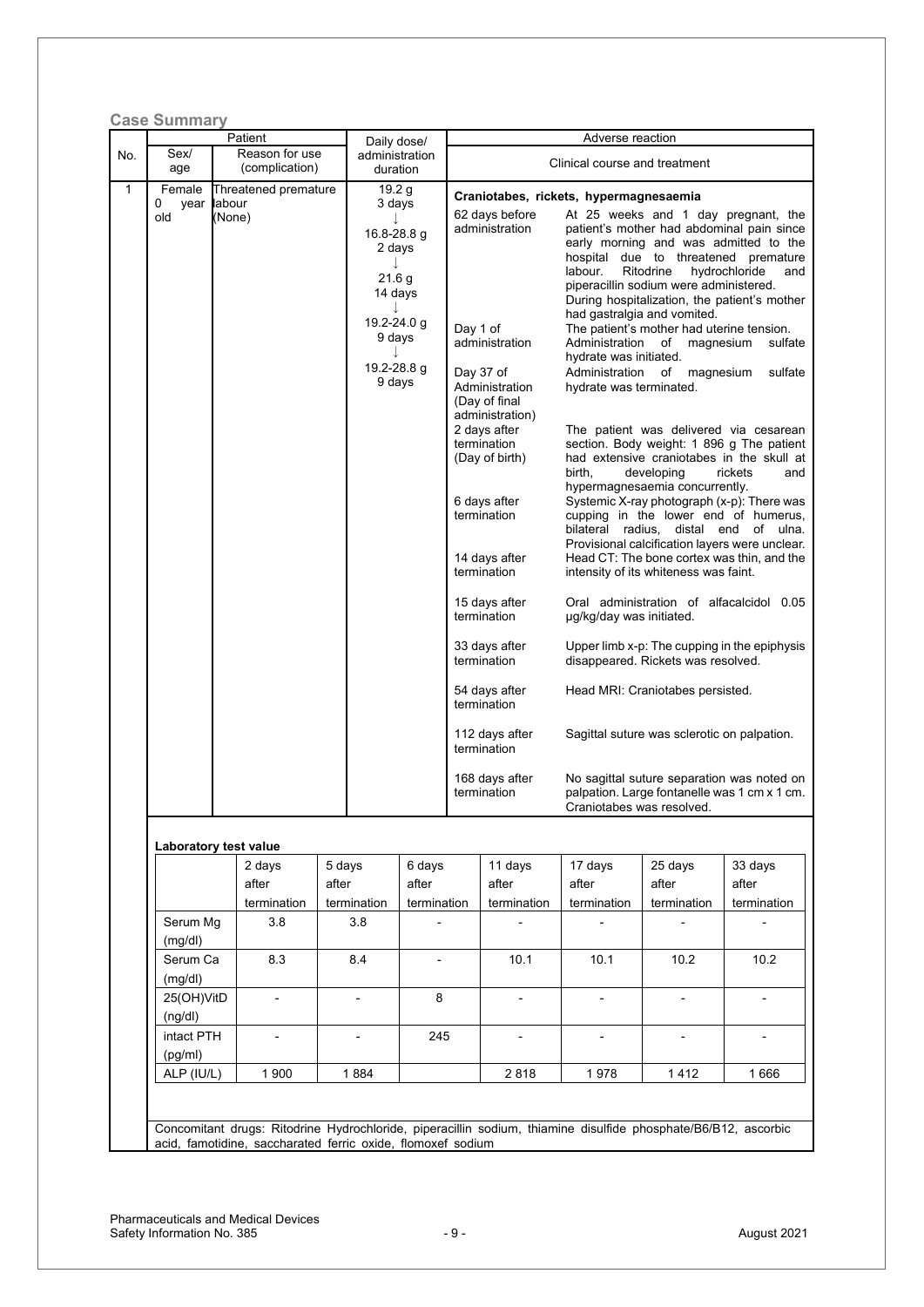## **3 Revision of Precautions (No.325)**

<span id="page-9-0"></span>This section presents details of revisions to the Precautions of package inserts and brand names of drugs that have been revised in accordance with the Notifications dated June 21, July 7, 20, 2021.

| Other antitumor agents                    |                                                                                                                                                   |
|-------------------------------------------|---------------------------------------------------------------------------------------------------------------------------------------------------|
|                                           | Nivolumab (genetical recombination)                                                                                                               |
| <b>Branded name</b>                       | Opdivo Intravenous Infusion 20 mg, 100 mg, 120 mg, 240 mg (Ono                                                                                    |
|                                           | Pharmaceutical Co., Ltd.)                                                                                                                         |
| [Under New instructions]                  |                                                                                                                                                   |
| <b>8. IMPORTANT</b>                       | <unresectable advanced="" cancer="" cell="" lung="" non-small="" or="" recurrent=""></unresectable>                                               |
| <b>PRECAUTIONS</b>                        | Febrile neutropenia may occur when this drug is co-administered with                                                                              |
| (newly added)                             | carboplatin, paclitaxel, and bevacizumab (genetical recombination).                                                                               |
|                                           | The condition of patients should be carefully monitored through                                                                                   |
|                                           | methods such as performing blood tests if necessary.                                                                                              |
| <b>11. ADVERSE</b>                        | Serious blood disorder                                                                                                                            |
| <b>REACTIONS</b>                          | Serious blood disorder such as immune thrombocytopenic purpura,                                                                                   |
| 11.1. Clinically                          | haemolytic anaemia, agranulocytosis, or febrile neutropenia may                                                                                   |
| <b>Significant Adverse</b>                | occur. In addition, febrile neutropenia may occur when this drug is co-                                                                           |
| <b>Reactions</b>                          | administered with carboplatin, paclitaxel, and bevacizumab (genetical                                                                             |
|                                           | recombination).                                                                                                                                   |
| Vaccines<br>$\overline{2}$                |                                                                                                                                                   |
|                                           |                                                                                                                                                   |
|                                           | Coronavirus modified uridine RNA vaccine (SARS-CoV-2)                                                                                             |
| <b>Branded name</b>                       | [1] Comirnaty intramuscular injection (Pfizer Japan Inc.)                                                                                         |
|                                           | [2] COVID-19 Vaccine Moderna Intramuscular Injection (Takeda                                                                                      |
| [Under New instructions]                  | Pharmaceutical Company Limited.)                                                                                                                  |
|                                           |                                                                                                                                                   |
| <b>8. IMPORTANT</b><br><b>PRECAUTIONS</b> | Although the causal relationship with this vaccine is unknown, cases of                                                                           |
|                                           | myocarditis and pericarditis have been reported following inoculation<br>with this vaccine. Vaccinees or their caregivers should be instructed in |
| (newly added)                             | advance to seek medical attention immediately if they experience or                                                                               |
|                                           | notice any symptoms that could suggest myocarditis or pericarditis                                                                                |
|                                           | (such as chest pain, palpitation, oedema, dyspnoea, and tachypnoea).                                                                              |
| (newly added)                             | 15. OTHER PRECAUTIONS                                                                                                                             |
|                                           | 15.1 Information Based On Clinical Use                                                                                                            |
|                                           | Although the causality is unknown, cases of myocarditis and                                                                                       |
|                                           | pericarditis have been reported overseas following inoculation with                                                                               |
|                                           | coronavirus modified uridine RNA vaccine (SARS-CoV-2). Reported                                                                                   |
|                                           | cases have occurred predominantly in male adolescents and young                                                                                   |
|                                           | adults and onset was typically within several days after second                                                                                   |
|                                           | vaccination. It has also been reported that in most cases, patients had                                                                           |
|                                           | improvement of symptoms by resting in a supine position in hospital.                                                                              |
|                                           |                                                                                                                                                   |
| Antispasmodics<br>3<br>.                  | المحالم المتلاحم المحمدات<br>.                                                                                                                    |

### **Magnesium sulfate hydrate/glucose (preparations indicated for prophylaxis and treatment of eclampsia in severe hypertensive disorders of pregnancy)**

**Branded name** Magsent Injection 100 mL, Magsent Injection Syringe 40 mL, Magnesol for Intravenous Injection 20 mL (Aska Pharmaceutical Co., Ltd.)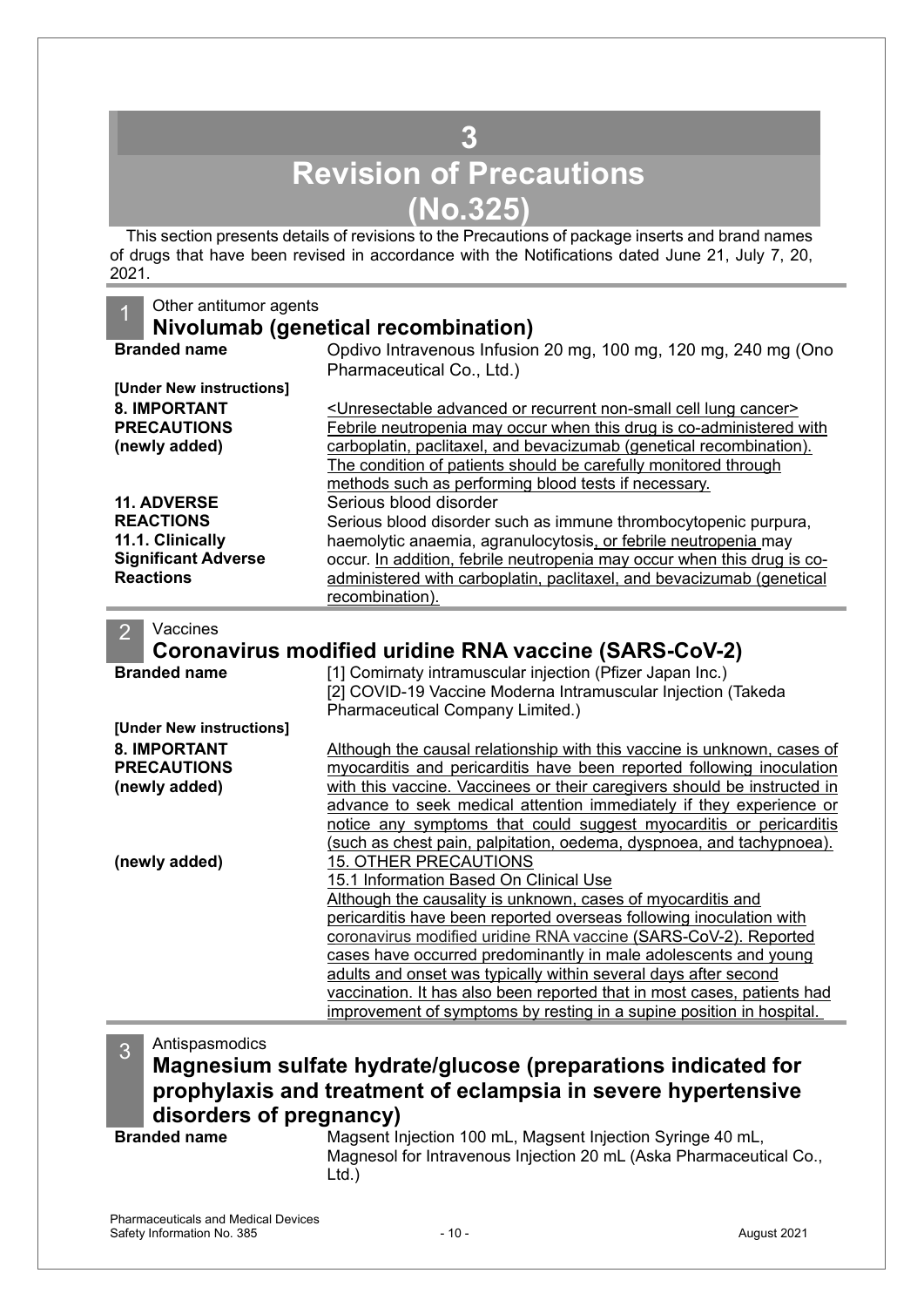| [Under Old instructions]<br>Use during Pregnancy,<br><b>Delivery or Lactation</b><br>(newly added)                                                 | With prolonged administration of this drug during pregnancy, rickets-like<br>bone lesion may be identified in neonates at birth.<br>(The shortest duration of administration with magnesium sulfate<br>hydrate/glucose (injections) to the mother was 18 days as confirmed<br>among the cases reported after the product launch in Japan.)                                                                                                    |
|----------------------------------------------------------------------------------------------------------------------------------------------------|-----------------------------------------------------------------------------------------------------------------------------------------------------------------------------------------------------------------------------------------------------------------------------------------------------------------------------------------------------------------------------------------------------------------------------------------------|
| Purgatives and clysters<br>$\overline{4}$<br><b>Branded name</b>                                                                                   | Magnesium sulfate hydrate (preparations indicated for eclampsia)<br>Magnesium Sulfate Hydrate "NikP" (Nichi-Iko Pharmaceutical Co.,                                                                                                                                                                                                                                                                                                           |
| [Under Old instructions]<br>Use during Pregnancy,<br><b>Delivery or Lactation</b>                                                                  | $Ltd.$ )<br>When administering this drug for eclampsia, caution should be<br>exercised for the following:<br>. With administration of this drug during pregnancy, hypokinesia in                                                                                                                                                                                                                                                              |
|                                                                                                                                                    | foetuses as well as heart failure, hyperkalaemia, or hypocalcaemia in<br>neonates may occur.<br>. With prolonged administration of this drug during pregnancy, rickets-<br>like bone lesion may be identified in neonates at birth.<br>(The shortest duration of administration with magnesium sulfate<br>hydrate/glucose (injections) to the mother was 18 days as confirmed<br>among the cases reported after the product launch in Japan.) |
| [Under New instructions]<br><b>9. PRECAUTIONS</b><br><b>CONCERNING PATIETS</b><br><b>WITH SPECIFIC</b><br><b>BACKGROUNDS</b><br>9.5 Pregnant Women | With administration of this drug during pregnancy, hypokinesia in<br>foetuses as well as heart failure, hyperkalaemia, or hypocalcaemia in<br>neonates may occur.                                                                                                                                                                                                                                                                             |
| (newly added)                                                                                                                                      | With prolonged administration of this drug during pregnancy, rickets-like<br>bone lesion may be identified in neonates at birth.<br>(The shortest duration of administration with magnesium sulfate<br>hydrate/glucose (injections) to the mother was 18 days as confirmed<br>among the cases reported after the product launch in Japan.)                                                                                                    |
| 5<br>Adrenal hormone preparations<br>[1] Hydrocortisone<br><b>Branded name</b>                                                                     | [2] Hydrocortisone sodium succinate<br>[3] Hydrocortisone sodium phosphate<br>[1] Cortril Tablets 10 mg (Pfizer Japan Inc.)<br>[2] Solu-Cortef Injection 100 mg, and the others, Solu-Cortef for<br>Intravenous Use 250 mg, 500 mg, 1000 mg, and the others (Pfizer<br>Japan Inc.)<br>[3] Hydrocortone Injection (Aqueous) 100 mg, 500 mg, and the others<br>(Nichi-Iko Pharmaceutical Co., Ltd.)                                             |
| [Under Old instructions]<br><b>Pediatric Use</b><br>(newly added)                                                                                  | Occurrence of transient hypertrophic cardiomyopathy in neonates and<br>infants has been reported. Neonates and infants should be carefully<br>monitored by cardiac function tests (such as echocardiogram) as<br>necessary prior to and during administration of this drug.                                                                                                                                                                   |
| [Under New instructions]<br><b>9. PRECAUTIONS</b><br><b>CONCERNING PATIENTS</b><br><b>WITH SPECIFIC</b><br><b>BACKGROUNDS</b>                      | Occurrence of transient hypertrophic cardiomyopathy in<br>neonates and infants has been reported. Neonates and infants should<br>carefully monitored<br>by cardiac function tests<br>(such<br>be<br>as<br>echocardiogram) as necessary prior to and during administration of this                                                                                                                                                             |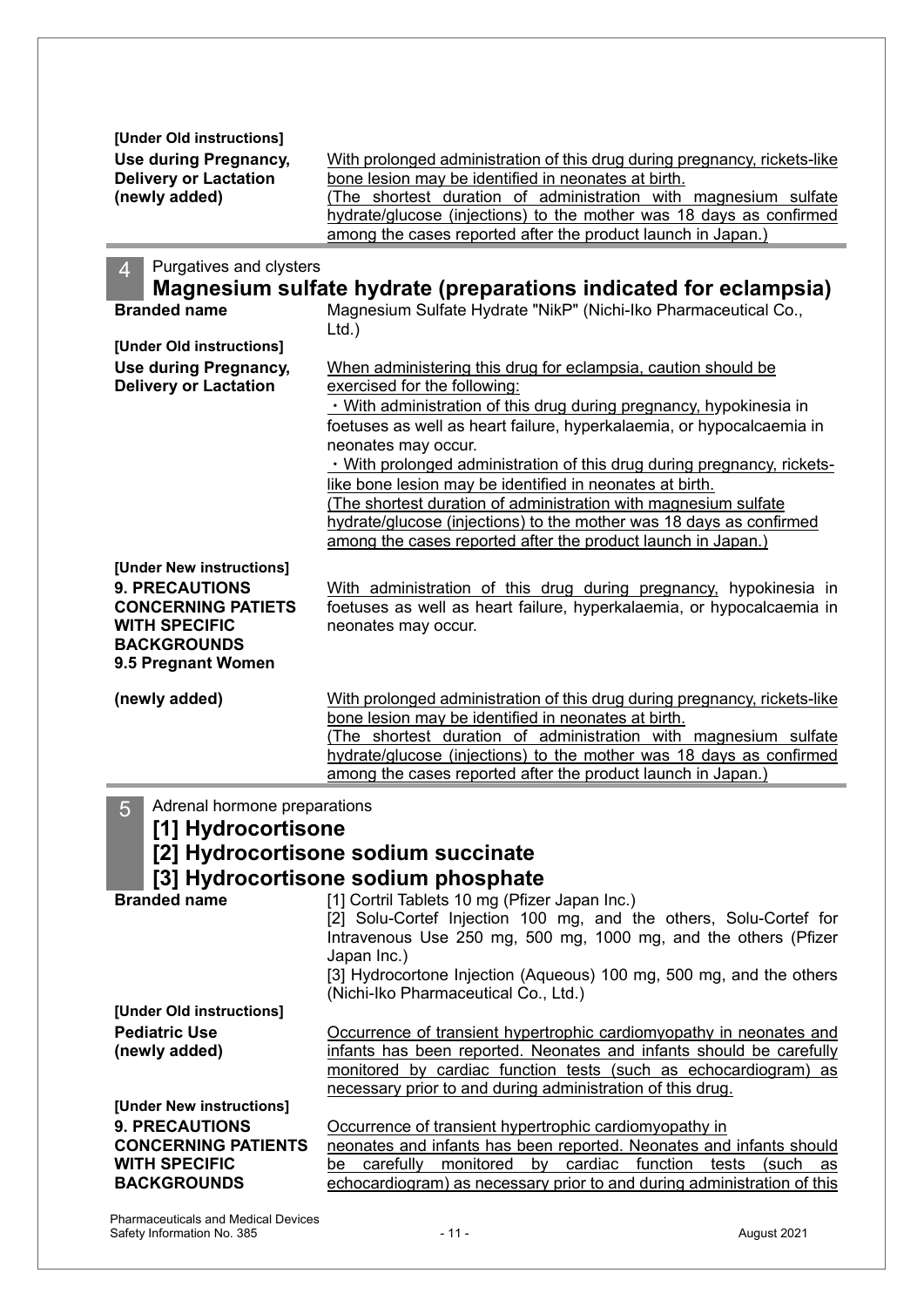| 9.7 Pediatric Use | <u>drug.</u> |
|-------------------|--------------|
| (newly added)     |              |

Other agents for uro-genital and anal organ **Magnesium sulfate hydrate/glucose (preparations indicated for inhibition of uterine contractions in threatened premature labour, and prophylaxis and treatment of eclampsia in severe hypertensive disorders of pregnancy) Branded name** Magnesol for Intravenous Injection 20 mL (Aska Pharmaceutical Co., Ltd.) **[Under New instructions] 9. PRECAUTIONS CONCERNING PATIENTS WITH SPECIFIC BACKGROUNDS 9.5 Pregnant Women (newly added)** With prolonged administration of this drug during pregnancy, rickets-like bone lesion may be identified in neonates at birth. (The shortest duration of administration with magnesium sulfate hydrate/glucose (injections) to the mother was 18 days as confirmed among the cases reported after the product launch in Japan.) Agents affecting metabolism, n.e.c. (not elsewhere classified) **[1] Alendronate sodium hydrate [2] Zoledronic acid hydrate [3] Pamidronate disodium hydrate [4] Minodronic acid hydrate [5] Sodium risedronate hydrate Branded name** [1] Bonalon Tablet 5 mg, 35 mg, Bonalon Oral Jelly 35mg, Bonalon Bag for I.V. Infusion 900 µg (Teijin Pharma Limited.), Fosamac Tablets 5, 35 mg and the others (MSD K.K.) and the others [2] ZOMETA for i.v. infusion 4 mg/5 mL, 4 mg/100 mL, and the others (Novartis Pharma K.K.), and the others, Reclast for I.V. Injection 5 mg (Asahi Kasei Pharma Corporation) [3] Pamidronate Disodium intravenous for drip use 15 mg "F", 30 mg "F", and the others (Fuji Pharma Co., Ltd.), and the others [4] Bonoteo Tablets 1 mg, 50 mg, and the others (Astellas Pharma Inc.), Recalbon Tablets 1 mg, 50 mg, and the others (ONO Pharmaceutical Co., Ltd.), and the others [5] Actonel Tablets 2.5 mg, 17.5 mg, 75 mg (EA Pharma Co., Ltd.), Benet Tablets 2.5 mg, 17.5 mg, 75 mg and the others (Takeda Pharmaceutical Company Limited.) and the others **[Under Old instructions] Important Precautions** Cases of atypical fracture of subtrochanteric femur, proximal femoral shaft, proximal ulnar shaft, or other sites that is associated with no trauma or induced by mild external force have been reported in patients on long-term treatment with bisphosphonates. In some of the cases, prodromal pain in the femur, inguinal, forearm, or other sites started several weeks to months before complete fracture occurred. If such symptoms are observed, X-ray examination, etc. should be performed and appropriate measures should be taken. In addition, bilateral fracture may occur. If unilateral atypical fracture occurs, patients should be carefully monitored by checking symptoms of the sites on the other side and performing an X-ray examination. Characteristic findings noted in X-rays such as a thickened bone lateral cortex have been reported. If such signs are observed, appropriate measures should be taken. **Adverse Reactions** Atypical fracture of subtrochanteric femur, proximal femoral shaft,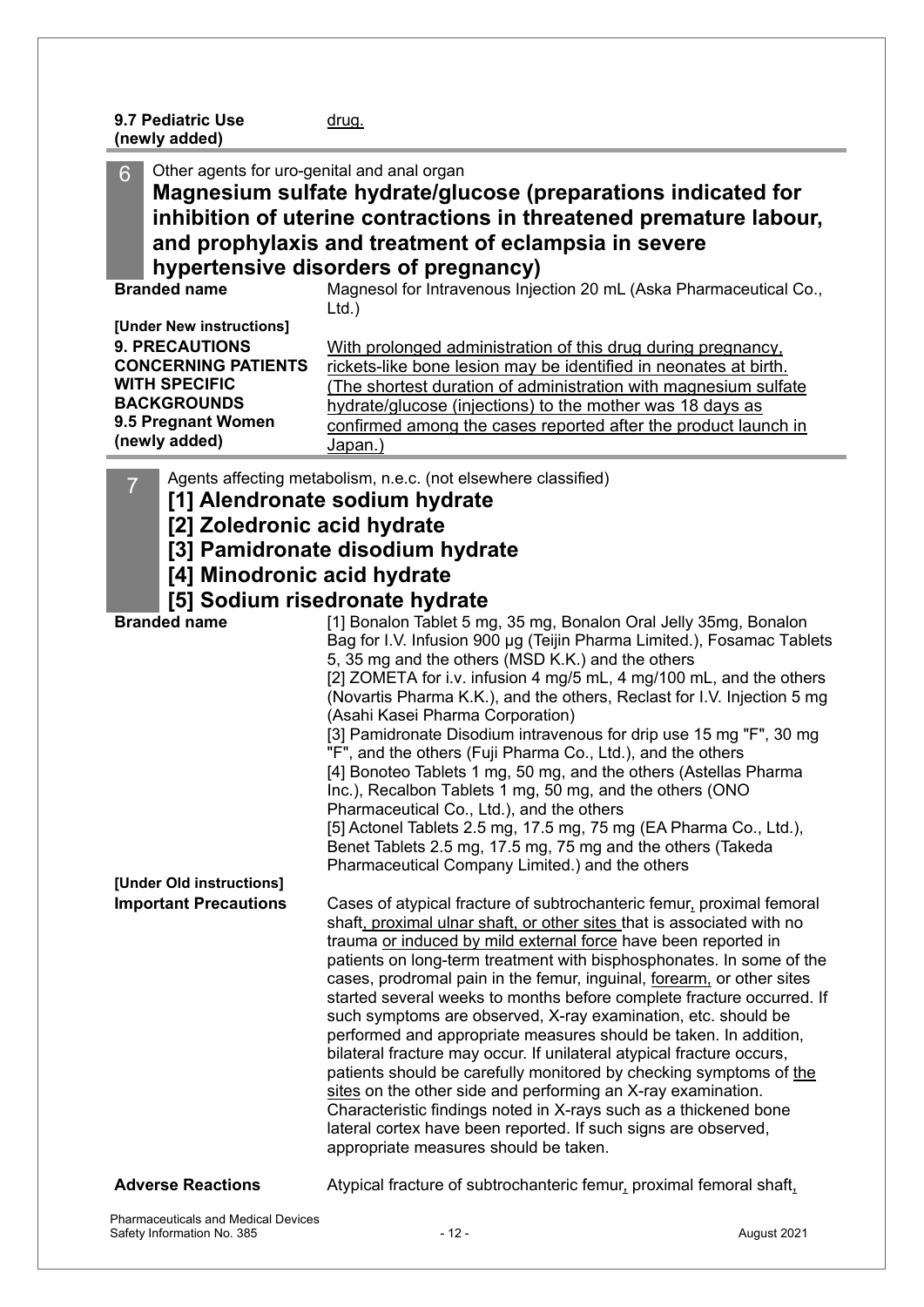| <b>Clinically Significant</b><br><b>Adverse Reactions</b>                          | proximal ulnar shaft, or other sites:<br>Atypical fracture of subtrochanteric femur, proximal femoral shaft,<br>proximal ulnar shaft, or other sites may occur. Patients should be<br>carefully monitored and appropriate measures should be taken if any<br>abnormalities are observed, such as discontinuing administration of<br>this drug.                                                                                                                                                                                                                                                                                                                                                                                                                                                                                                                                                                                                                                 |
|------------------------------------------------------------------------------------|--------------------------------------------------------------------------------------------------------------------------------------------------------------------------------------------------------------------------------------------------------------------------------------------------------------------------------------------------------------------------------------------------------------------------------------------------------------------------------------------------------------------------------------------------------------------------------------------------------------------------------------------------------------------------------------------------------------------------------------------------------------------------------------------------------------------------------------------------------------------------------------------------------------------------------------------------------------------------------|
| [Under New instructions]                                                           |                                                                                                                                                                                                                                                                                                                                                                                                                                                                                                                                                                                                                                                                                                                                                                                                                                                                                                                                                                                |
| <b>8. IMPORTANT</b><br><b>PRECAUTIONS</b>                                          | Cases of atypical fracture of subtrochanteric femur, proximal femoral<br>shaft, proximal ulnar shaft, or other sites that is associated with no<br>trauma or induced by mild external force have been reported in<br>patients on long-term treatment with bisphosphonates. In some of the<br>cases, prodromal pain in the femur, inguinal, forearm, or other sites<br>started several weeks to months before complete fracture occurred. If<br>such symptoms are observed, X-ray examination, etc. should be<br>performed and appropriate measures should be taken. In addition,<br>bilateral fracture may occur. If unilateral atypical fracture occurs,<br>patients should be carefully monitored by checking symptoms of the<br>sites on the other side and performing an X-ray examination.<br>Characteristic findings noted in X-rays such as a thickened bone<br>lateral cortex have been reported. If such signs are observed,<br>appropriate measures should be taken. |
| <b>11. ADVERSE</b>                                                                 |                                                                                                                                                                                                                                                                                                                                                                                                                                                                                                                                                                                                                                                                                                                                                                                                                                                                                                                                                                                |
| <b>REACTIONS</b><br><b>11.1 Clinically Significant</b><br><b>Adverse Reactions</b> | Atypical fracture of subtrochanteric femur, proximal femoral shaft,<br>proximal ulnar shaft, or other sites                                                                                                                                                                                                                                                                                                                                                                                                                                                                                                                                                                                                                                                                                                                                                                                                                                                                    |
| 8<br>[2] Etidronate disodium                                                       | Agents affecting metabolism, n.e.c. (not elsewhere classified)<br>[1] Ibandronate sodium hydrate                                                                                                                                                                                                                                                                                                                                                                                                                                                                                                                                                                                                                                                                                                                                                                                                                                                                               |
| <b>Branded name</b>                                                                | [1] Bonviva Tablets 100 mg, Bonviva Syringes for Intravenous Injection<br>1 mg (Chugai Pharmaceutical Co., Ltd.)<br>[2] Didronel Tablets 200 (Sumitomo Dainippon Pharma Co., Ltd.)                                                                                                                                                                                                                                                                                                                                                                                                                                                                                                                                                                                                                                                                                                                                                                                             |
| [Under New instructions]                                                           |                                                                                                                                                                                                                                                                                                                                                                                                                                                                                                                                                                                                                                                                                                                                                                                                                                                                                                                                                                                |
| <b>8. IMPORTANT</b><br><b>PRECAUTIONS</b><br>11. ADVERSE                           | Cases of atypical fracture of subtrochanteric femur, proximal femoral<br>shaft, proximal ulnar shaft, or other sites that is associated with no<br>trauma or induced by mild external force have been reported in<br>patients on long-term treatment with bisphosphonates. In some of the<br>cases, prodromal pain in the femur, inguinal, forearm, or other sites<br>started several weeks to months before complete fracture occurred. If<br>such symptoms are observed, X-ray examination, etc. should be<br>performed and appropriate measures should be taken. In addition,<br>bilateral fracture may occur. If unilateral atypical fracture occurs,<br>patients should be carefully monitored by checking symptoms of the<br>sites on the other side and performing an X-ray examination.<br>Characteristic findings noted in X-rays such as a thickened bone<br>lateral cortex have been reported. If such signs are observed,<br>appropriate measures should be taken. |
| <b>REACTIONS</b>                                                                   | Atypical fracture of subtrochanteric femur, proximal femoral shaft,<br>proximal ulnar shaft, or other sites                                                                                                                                                                                                                                                                                                                                                                                                                                                                                                                                                                                                                                                                                                                                                                                                                                                                    |

### **11.1 Clinically Significant Adverse Reactions**

9 Agents affecting metabolism, n.e.c. (not elsewhere classified) **Denosumab (genetical recombination)**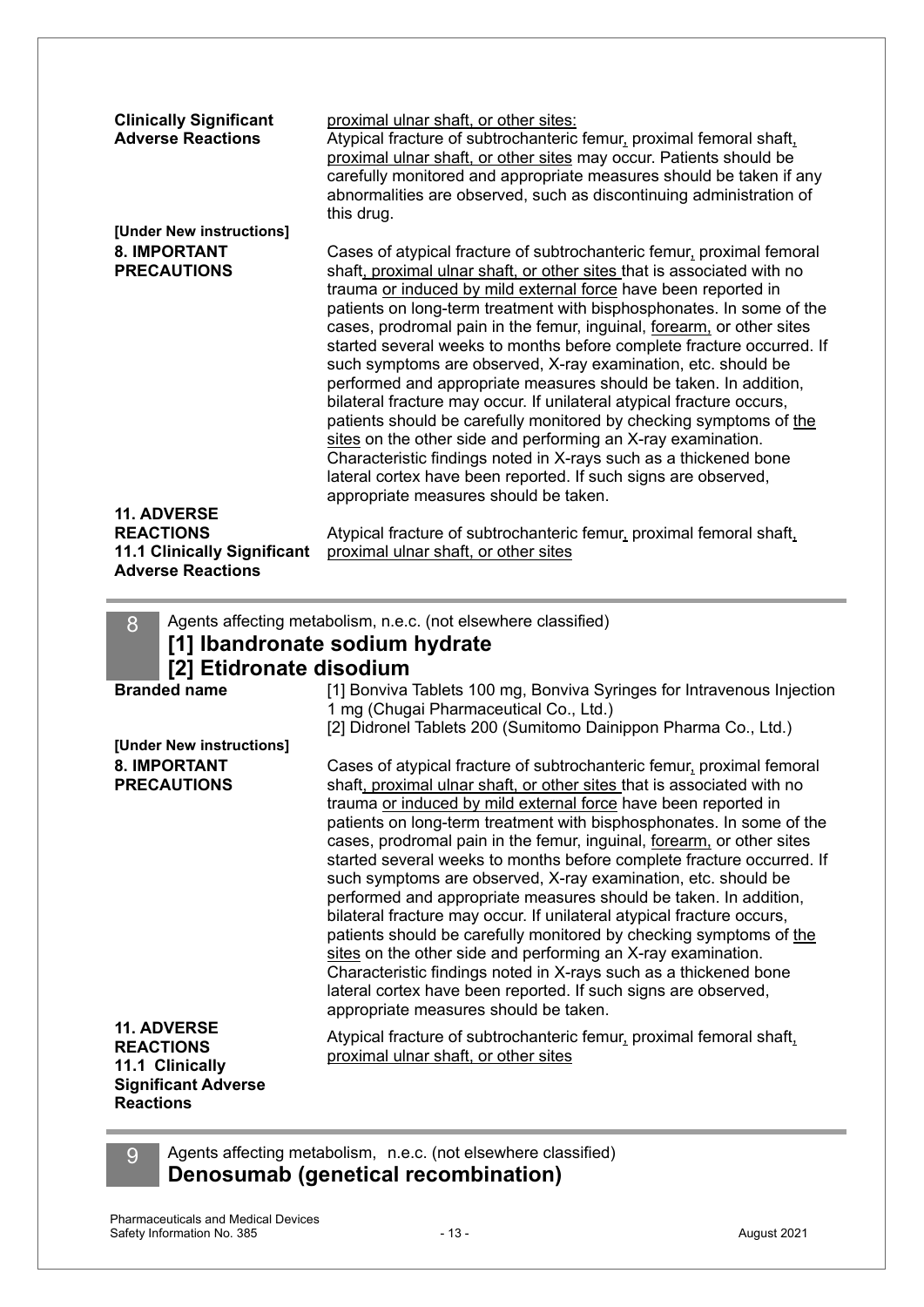| <b>Branded name</b>                                                   |                                                                                                                                                                                                                                                                                                                                                                                                                                                                                                                                                                                                                                                                                                                                                                                                                                                                                                                                                                                                                                |
|-----------------------------------------------------------------------|--------------------------------------------------------------------------------------------------------------------------------------------------------------------------------------------------------------------------------------------------------------------------------------------------------------------------------------------------------------------------------------------------------------------------------------------------------------------------------------------------------------------------------------------------------------------------------------------------------------------------------------------------------------------------------------------------------------------------------------------------------------------------------------------------------------------------------------------------------------------------------------------------------------------------------------------------------------------------------------------------------------------------------|
|                                                                       | Ranmark Subcutaneous Injection 120 mg, Pralia Subcutaneous                                                                                                                                                                                                                                                                                                                                                                                                                                                                                                                                                                                                                                                                                                                                                                                                                                                                                                                                                                     |
|                                                                       | Injection 60 mg Syringe (Daiichi Sankyo Co., Ltd.)                                                                                                                                                                                                                                                                                                                                                                                                                                                                                                                                                                                                                                                                                                                                                                                                                                                                                                                                                                             |
| [Under New instructions]<br><b>8. IMPORTANT</b><br><b>PRECAUTIONS</b> | Cases of atypical fracture of subtrochanteric femur, proximal femoral<br>shaft, proximal ulnar shaft, or other sites that is associated with no<br>trauma or induced by mild external force have been reported in<br>patients on long-term treatment with this drug or bisphosphonates. In<br>some of the cases, prodromal pain in the femur, inguinal, forearm, or<br>other sites started several weeks to months before complete fracture<br>occurred. If such symptoms are observed following initiation of this<br>drug, X-ray examination, etc. should be performed and appropriate<br>measures should be taken. In addition, bilateral fracture may occur. If<br>unilateral atypical fracture occurs, patients should be carefully<br>monitored by checking symptoms of the sites on the other side and<br>performing an X-ray examination. Characteristic findings noted in X-<br>rays such as a thickened bone lateral cortex have been reported. If<br>such signs are observed, appropriate measures should be taken. |
| 11. ADVERSE                                                           |                                                                                                                                                                                                                                                                                                                                                                                                                                                                                                                                                                                                                                                                                                                                                                                                                                                                                                                                                                                                                                |
| <b>REACTIONS</b>                                                      | Atypical fracture of subtrochanteric femur, proximal femoral shaft,                                                                                                                                                                                                                                                                                                                                                                                                                                                                                                                                                                                                                                                                                                                                                                                                                                                                                                                                                            |
| <b>11.1 Clinically Significant</b>                                    | proximal ulnar shaft, or other sites                                                                                                                                                                                                                                                                                                                                                                                                                                                                                                                                                                                                                                                                                                                                                                                                                                                                                                                                                                                           |
| <b>Adverse Reactions</b>                                              |                                                                                                                                                                                                                                                                                                                                                                                                                                                                                                                                                                                                                                                                                                                                                                                                                                                                                                                                                                                                                                |
| 10                                                                    | Agents affecting metabolism, n.e.c. (not elsewhere classified)                                                                                                                                                                                                                                                                                                                                                                                                                                                                                                                                                                                                                                                                                                                                                                                                                                                                                                                                                                 |
|                                                                       | Romosozumab (genetical recombination)                                                                                                                                                                                                                                                                                                                                                                                                                                                                                                                                                                                                                                                                                                                                                                                                                                                                                                                                                                                          |
| <b>Branded name</b>                                                   | Evenity Subcutaneous Injection 105 mg Syringes (Amgen K.K.)                                                                                                                                                                                                                                                                                                                                                                                                                                                                                                                                                                                                                                                                                                                                                                                                                                                                                                                                                                    |
| [Under New instructions]                                              |                                                                                                                                                                                                                                                                                                                                                                                                                                                                                                                                                                                                                                                                                                                                                                                                                                                                                                                                                                                                                                |
| <b>8. IMPORRANT</b>                                                   |                                                                                                                                                                                                                                                                                                                                                                                                                                                                                                                                                                                                                                                                                                                                                                                                                                                                                                                                                                                                                                |
| <b>PRECAUTIONS</b>                                                    | Cases of atypical fracture of subtrochanteric femur, proximal femoral<br>shaft, proximal ulnar shaft, or other sites that is associated with no                                                                                                                                                                                                                                                                                                                                                                                                                                                                                                                                                                                                                                                                                                                                                                                                                                                                                |
|                                                                       | trauma or induced by mild external force have been reported in                                                                                                                                                                                                                                                                                                                                                                                                                                                                                                                                                                                                                                                                                                                                                                                                                                                                                                                                                                 |
|                                                                       | patients on long-term treatment bisphosphonates which have                                                                                                                                                                                                                                                                                                                                                                                                                                                                                                                                                                                                                                                                                                                                                                                                                                                                                                                                                                     |
|                                                                       | antiresorptive effects. In some of the cases, prodromal pain in the                                                                                                                                                                                                                                                                                                                                                                                                                                                                                                                                                                                                                                                                                                                                                                                                                                                                                                                                                            |
|                                                                       | femur, inguinal, forearm, or other sites started several weeks to                                                                                                                                                                                                                                                                                                                                                                                                                                                                                                                                                                                                                                                                                                                                                                                                                                                                                                                                                              |
|                                                                       | months before complete fracture occurred. If such symptoms are                                                                                                                                                                                                                                                                                                                                                                                                                                                                                                                                                                                                                                                                                                                                                                                                                                                                                                                                                                 |
|                                                                       | observed, X-ray examination, etc. should be performed and                                                                                                                                                                                                                                                                                                                                                                                                                                                                                                                                                                                                                                                                                                                                                                                                                                                                                                                                                                      |
|                                                                       | appropriate measures should be taken. In addition, bilateral fracture                                                                                                                                                                                                                                                                                                                                                                                                                                                                                                                                                                                                                                                                                                                                                                                                                                                                                                                                                          |
|                                                                       | may occur. If unilateral atypical fracture occurs, patients should be                                                                                                                                                                                                                                                                                                                                                                                                                                                                                                                                                                                                                                                                                                                                                                                                                                                                                                                                                          |
|                                                                       | carefully monitored by checking symptoms of the sites on the other                                                                                                                                                                                                                                                                                                                                                                                                                                                                                                                                                                                                                                                                                                                                                                                                                                                                                                                                                             |
|                                                                       | side and performing an X-ray examination. Characteristic findings                                                                                                                                                                                                                                                                                                                                                                                                                                                                                                                                                                                                                                                                                                                                                                                                                                                                                                                                                              |
|                                                                       | noted in X-rays such as a thickened bone lateral cortex have been<br>reported. If such signs are observed, appropriate measures should be                                                                                                                                                                                                                                                                                                                                                                                                                                                                                                                                                                                                                                                                                                                                                                                                                                                                                      |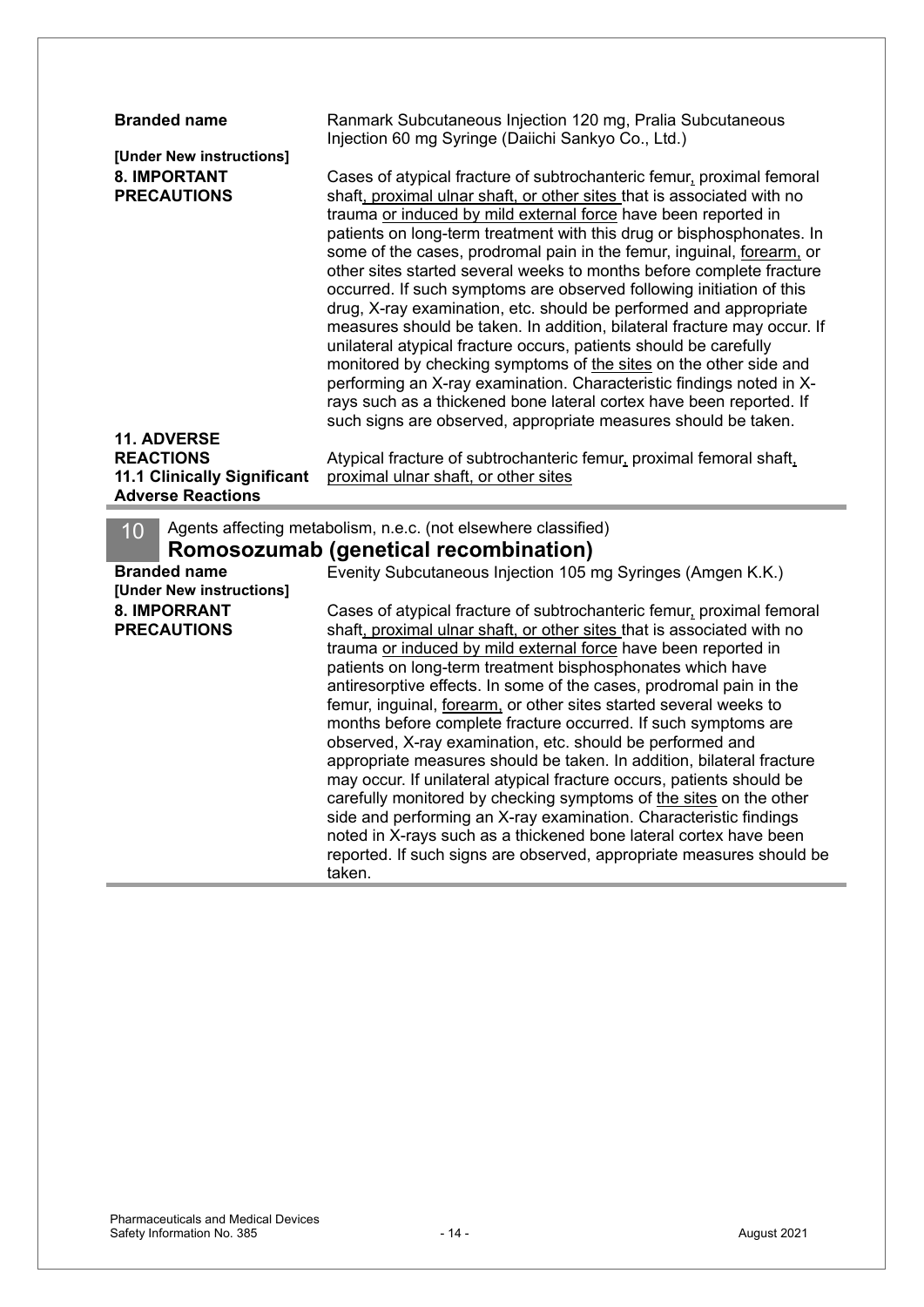# <span id="page-14-0"></span>**List of Products Subject to Early Post-marketing Phase Vigilance**

**4**

Early Post-marketing Phase Vigilance (EPPV) was established in 2001. This unique system for newly-approved drug products refers to any safety assurance activities that are conducted within a period of 6 months just after marketing of a new drug. The MAH responsible for a new drug in the EPPV period is required to collect adverse drug reactions (ADRs) data from all medical institutions where the drug is used and to take safety measures as appropriate. The aim of EPPV is to promote the rational and appropriate use of drugs in medical treatments and to facilitate prompt action for the prevention of serious ADRs. EPPV is specified as a condition of product approval.

|   | Nonproprietary name<br><b>Branded name</b>                                                                                    | Name of the MAH                                  | Date of EPPV<br>initiate |
|---|-------------------------------------------------------------------------------------------------------------------------------|--------------------------------------------------|--------------------------|
| ◉ | Osilodrostat phosphate<br>Isturisa tablets 1 mg, 5 mg <sup>*1</sup>                                                           | Recordati Rare<br>Diseases Japan KK              | <b>June 30,</b><br>2021  |
| ◉ | Incobotulinumtoxin A<br>Xeomin 50 units/100 units/200 units for<br>Intramuscular injection <sup>*2</sup>                      | Teijin Pharma Limited.                           | June 23,<br>2021         |
| ⊚ | Pemigatinib<br>Pemazyre Tablets 4.5 mg <sup>*3</sup>                                                                          | Incyte Biosciences<br>Japan G.K.                 | June 1,<br>2021          |
| ◎ | Inebilizumab (genetical recombination)<br>Uplizna for Intravenous Infusion 100 mg <sup>*4</sup>                               | Mitsubishi Tanabe<br>Pharma Corporation          | June 1,<br>2021          |
|   | Upadacitinib hydrate<br>Rinvoq Tablets 7.5 mg, 15 mg <sup>*5</sup>                                                            | AbbVie GK                                        | May 27,<br>2021          |
|   | Palonosetron hydrochloride<br>Aloxi I.V. injection 0.75 mg, Aloxi I.V. infusion<br>bag 0.75 mg                                | Taiho Phamaceutical<br>Co., Ltd.                 | May 27,<br>2021          |
|   | Coronavirus modified uridine RNA vaccine<br>(SARS-CoV-2)<br>COVID-19 Vaccine Moderna Intramuscular<br>Injection <sup>*6</sup> | <b>Takeda Pharmaceutical</b><br>Company Limited. | May 24,<br>2021          |
|   | Ofatumumab (genetical recombination)<br>Kesimpta for s.c. injection 20 mg pen <sup>*7</sup>                                   | Novartis Pharma K.K.                             | May 24,<br>2021          |
|   | Polatuzumab vedotin (genetical<br>recombination)<br>Polivy for Intravenous Infusion 140 mg, 30<br>$mg^{8}$                    | Chugai Pharmaceutical<br>Co., Ltd.               | May 19,<br>2021          |
|   | Pabinafusp alfa (genetical recombination)<br>Izcargo for I.V. infusion 10 mg <sup>*9</sup>                                    | <b>JCR Pharmaceuticals</b><br>Co., Ltd.          | May 19,<br>2021          |
|   | Denileukin diftitox (genetical recombination)<br>Remitoro for Intravenous Drip Infusion 300<br>$\mu g^{\star 10}$             | Eisai Co., Ltd.                                  | May 19,<br>2021          |
|   | Diclofenac etalhyaluronate sodium                                                                                             | Seikagaku Corporation                            | May 19,                  |

(As of 30 June 2021) : Products for which EPPV was initiated after June 1, 2021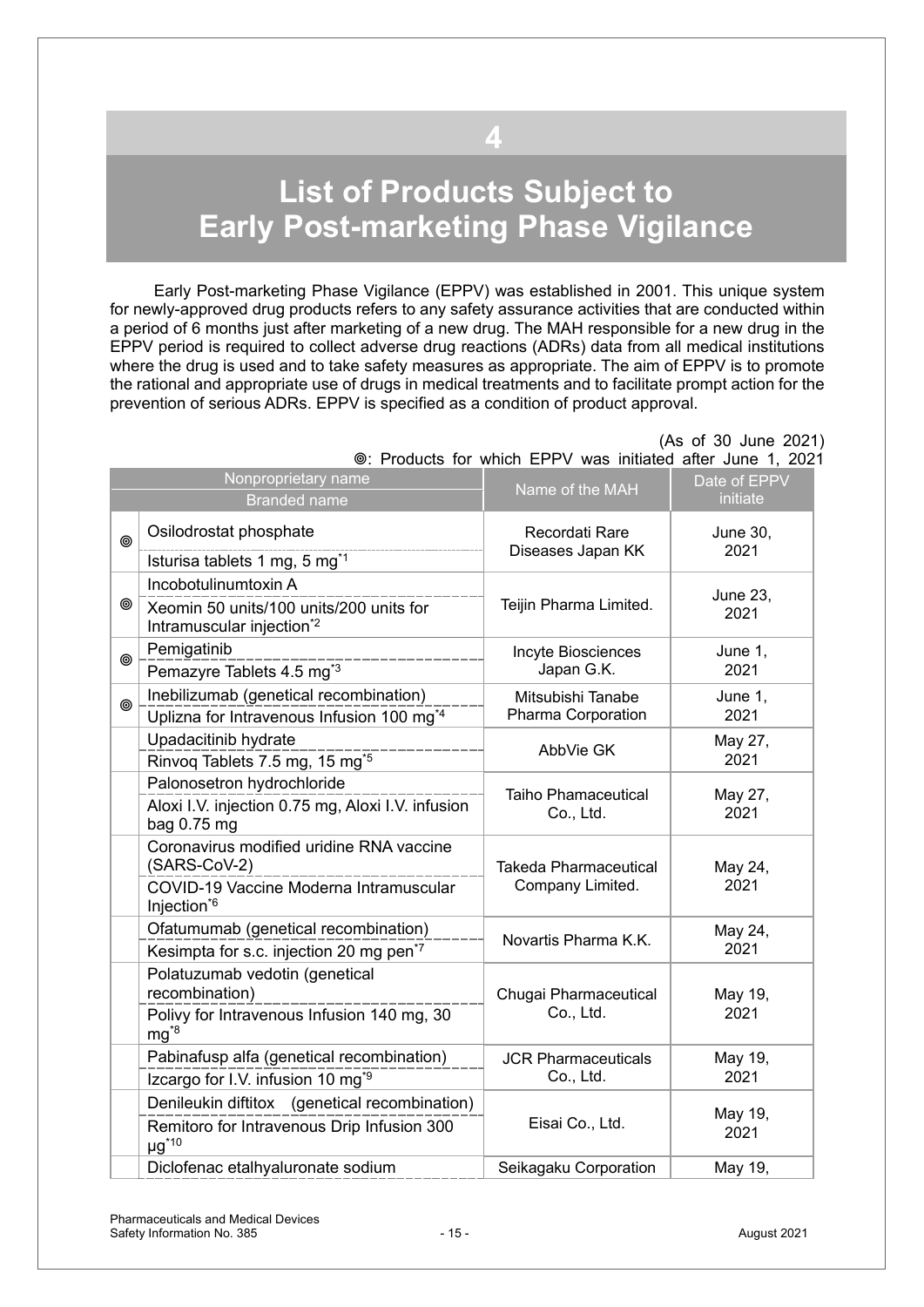| Nonproprietary name<br><b>Branded name</b>                                                                                                                                          | Name of the MAH                                  | Date of EPPV<br>initiate |
|-------------------------------------------------------------------------------------------------------------------------------------------------------------------------------------|--------------------------------------------------|--------------------------|
| Joyclu 30 mg intra-articular injection*11                                                                                                                                           |                                                  | 2021                     |
| Anhydrous sodium sulfate/potassium<br>sulfate/magnesium sulfate hydrate<br>Sulprep Combination Solution*12                                                                          | <b>Nihon Pharmaceutical</b><br>Co., Ltd.         | May 19,<br>2021          |
| Galcanezumab (genetical recombination)<br>Emgality Subcutaneous Injection 120 mg<br>Autoinjectors, Emgality Subcutaneous<br>Injection 120 mg Syringe*13                             | Eli Lilly Japan K.K.                             | April 26,<br>2021        |
| Idursulfase beta (genetical recombination)<br>Hunterase ICV Injection 15 mg*14                                                                                                      | Clinigen K.K.                                    | April 26,<br>2021        |
| <b>Baricitinib</b><br>Olumiant tablets 2 mg, 4 mg <sup>*15</sup>                                                                                                                    | Eli Lilly Japan K.K.                             | April 23,<br>2021        |
| <b>Brigatinib</b><br>Alunbrig Tablets 30 mg, 90 mg <sup>*16</sup>                                                                                                                   | <b>Takeda Pharmaceutical</b><br>Company Limited. | April 23,<br>2021        |
| Berotralstat hydrochloride<br>Orladeyo Capsules 150 mg*17                                                                                                                           | OrphanPacific, Inc.                              | April 23,<br>2021        |
| Molidustat sodium<br>Musredo tablets 5 mg, 12.5 mg, 25 mg, 75<br>$mg*18$                                                                                                            | Bayer Yakuhin Ltd.                               | April 22,<br>2021        |
| Dimethyl sulfoxide<br>Zymso Intravesical Solution 50%*19                                                                                                                            | Kyorin Pharmaceutical<br>Co., Ltd.               | April 21,<br>2021        |
| Anamorelin hydrochloride<br>Adlumiz Tablets 50 mg <sup>*20</sup>                                                                                                                    | Ono Pharmaceutical<br>Co., Ltd.                  | April 21,<br>2021        |
| Acalabrutinib<br>Calquence capsules 100 mg <sup>*21</sup>                                                                                                                           | AstraZeneca K.K.                                 | April 21,<br>2021        |
| Delgocitinib<br>[1] Corectim Ointment 0.25%<br>[2] Corectim Ointment 0.5%                                                                                                           | Japan Tobacco Inc.                               | March 23,<br>2021        |
| Ferric citrate hydrate*22<br>Riona Tab. 250 mg                                                                                                                                      | Japan Tobacco Inc.                               | March 23,<br>2021        |
| Lascufloxacin hydrochloride<br>Lasvic Intravenous Drip Infusion Kit 150 mg                                                                                                          | Kyorin Pharmaceutical<br>Co., Ltd.               | March 1,<br>2021         |
| Recombinant adsorbed 9-valent human<br>papillomavirus virus-like particles vaccine<br>(yeast origin)<br>Silgard 9 Aqueous Suspension for<br><b>Intramuscular Injection Syringes</b> | MSD K.K.                                         | February 24,<br>2021     |
| Thalidomide <sup>*23</sup><br>Thaled Capsules 25, 50, 100                                                                                                                           | Fujimoto<br>Pharmaceutical                       | February 24,<br>2021     |
| Coronavirus modified uridine RNA vaccine<br>(SARS-CoV-2)<br>Comirnaty intramuscular injection                                                                                       | Corporation<br>Pfizer Japan Inc.                 | February 16,<br>2021     |
| Semaglutide (genetical recombination)<br>Rybelsus tablets 3 mg, 7 mg, 14 mg                                                                                                         | Novo Nordisk Pharma<br>Ltd.                      | February 5,<br>2021      |
| Rivaroxaban* <sup>24</sup><br>Xarelto tablets 15 mg, 10 mg, Xarelto fine<br>granules 15 mg, 10 mg, Xarelto OD tablets                                                               | Bayer Yakuhin Ltd.                               | January 22,<br>2021      |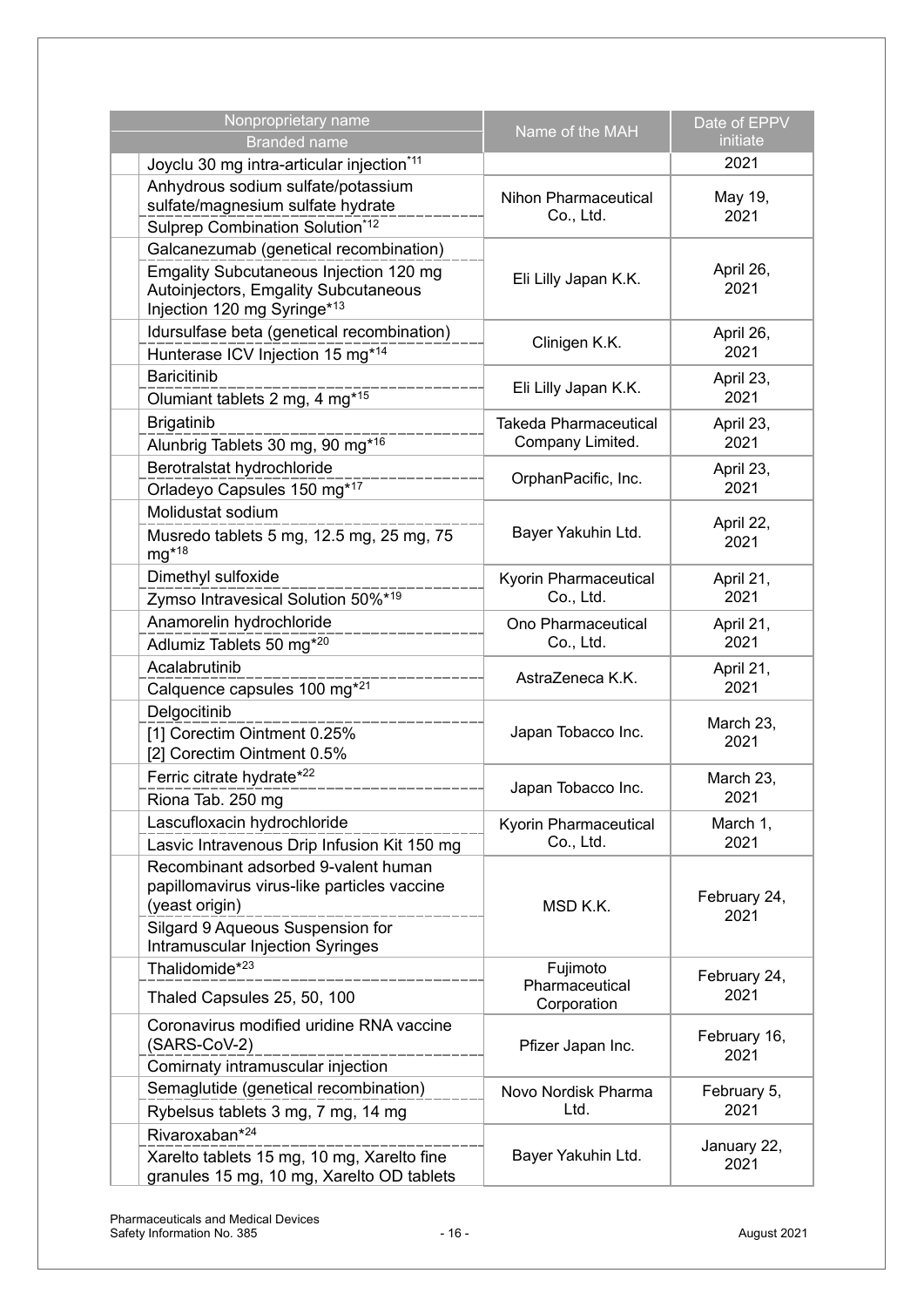|         | Nonproprietary name                                                                                                                                                                                                 | Name of the MAH               | Date of EPPV       |
|---------|---------------------------------------------------------------------------------------------------------------------------------------------------------------------------------------------------------------------|-------------------------------|--------------------|
|         | <b>Branded name</b>                                                                                                                                                                                                 |                               | initiate           |
|         | 15 mg, 10 mg                                                                                                                                                                                                        |                               |                    |
|         | Cetuximab sarotalocan sodium (genetical<br>recombination)                                                                                                                                                           | Rakuten Medical Japan<br>K.K. | January 1,<br>2021 |
|         | Akalux IV Infusion 250 mg                                                                                                                                                                                           |                               |                    |
| $*_{1}$ | Cushing's syndrome (when pituitary surgery is not an option or has not been curative)                                                                                                                               |                               |                    |
| *2      | Leg spasm                                                                                                                                                                                                           |                               |                    |
| $*3$    | Unresectable biliary tract cancer (BTC) with a fibroblast growth factor receptor 2 (FGFR2) fusion gene, worsening<br>after cancer chemotherapy                                                                      |                               |                    |
| $*_{4}$ | Prevention of relapses of neuromyelitis optica spectrum disorder (including neuromyelitis optica)                                                                                                                   |                               |                    |
| $*5$    | Psoriatic arthritis in patients who have responded inadequately to conventional therapy                                                                                                                             |                               |                    |
| $*6$    | Prevention of infectious disease caused by SARS-CoV-2                                                                                                                                                               |                               |                    |
| $*7$    | Prevention of relapse and delaying the accumulation of physical disability in patients with relapsing-remitting multiple<br>sclerosis and patients with active secondary progressive multiple sclerosis             |                               |                    |
| *8      | Relapsed or refractory diffuse large B-cell lymphoma                                                                                                                                                                |                               |                    |
| *9      | Mucopolysaccharidosis II                                                                                                                                                                                            |                               |                    |
| *10     | Relapsed or refractory peripheral T-cell lymphoma and relapsed or refractory cutaneous T-cell lymphoma                                                                                                              |                               |                    |
| $*11$   | Osteoarthritis (in the knee and hip joints)                                                                                                                                                                         |                               |                    |
| *12     | Elimination of intestinal contents as pretreatment prior to colonoscopy                                                                                                                                             |                               |                    |
| $*13$   | Preventive treatment of migraine                                                                                                                                                                                    |                               |                    |
| $*14$   | Mucopolysaccharidosis II                                                                                                                                                                                            |                               |                    |
| $*15$   | SARS-CoV2 pneumonia (limited to patients requiring supplemental oxygen)                                                                                                                                             |                               |                    |
| $*16$   | Unresectable, advanced or recurrent ALK fusion gene-positive non-small cell lung cancer                                                                                                                             |                               |                    |
| $*17$   | Suppression of the onset of attacks in acute hereditary angioedema                                                                                                                                                  |                               |                    |
| *18     | Nephrogenic anaemia                                                                                                                                                                                                 |                               |                    |
| $*19$   | Improvement of symptoms of interstitial cystitis (Hunner type) (chronic pelvic pain, pressure and discomfort<br>associated with the bladder, lower urinary tract symptoms such as increased urgency or pollakiuria) |                               |                    |
| *20     | Cancer cachexia in malignant tumors of non-small cell lung cancer, gastric cancer, pancreatic cancer, or colorectal<br>cancer                                                                                       |                               |                    |

- \*21 Relapsed or refractory chronic lymphocytic leukaemia (including small lymphocytic lymphoma).
- \*22 Iron deficiency anaemia
- \*23 Crow-Fukase (POEMS) syndrome
- \*24 Treatment and reduction in the risk of recurrence of venous thromboembolism